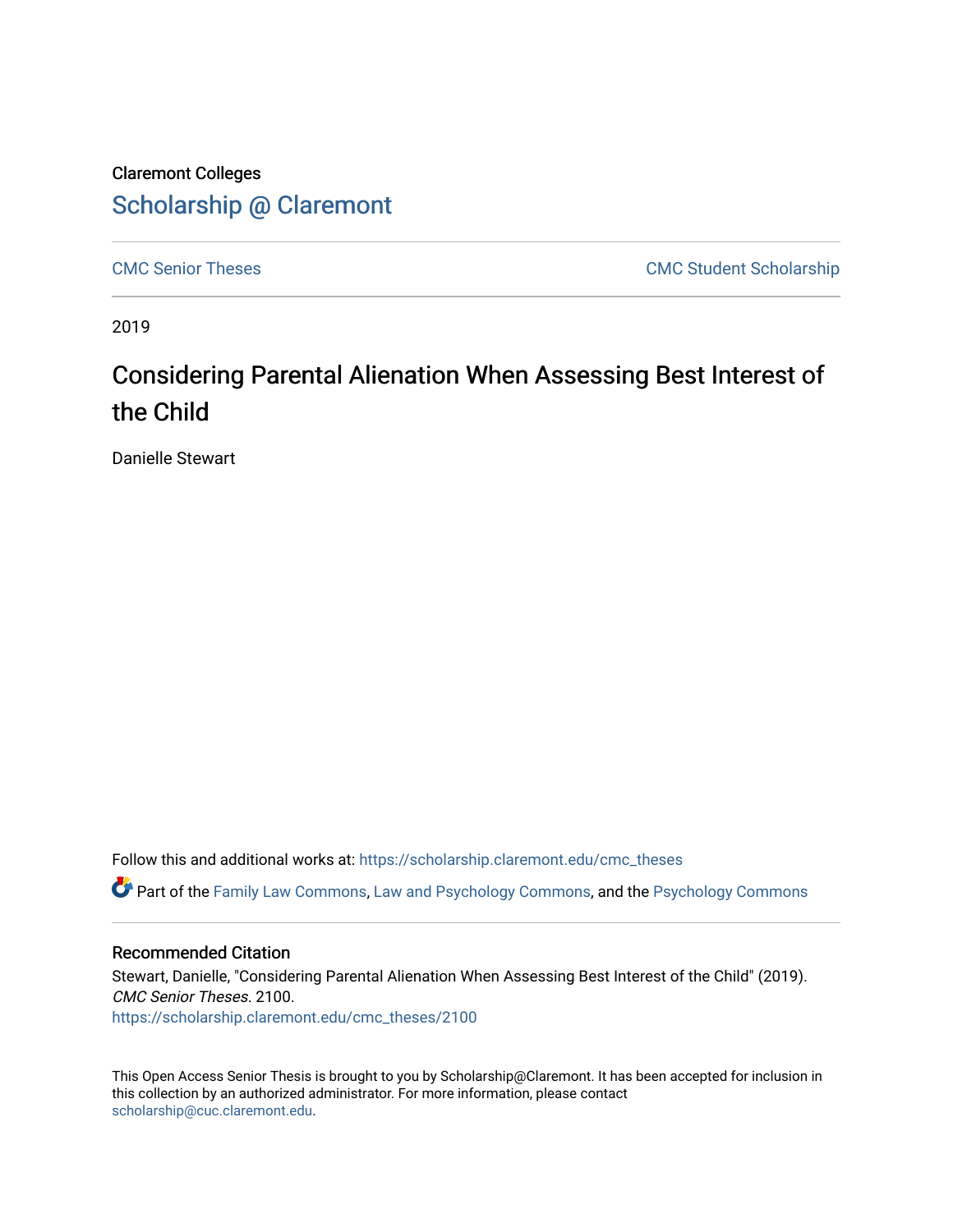## Running Head: CONSIDERING PARENTAL ALIENATION

Claremont McKenna College

### Considering Parental Alienation When Assessing Best Interest of the Child

Submitted to

Professor Tomoe Kanaya

By

Danielle Stewart

For

Senior Thesis

Fall 2018

Created on December 7, 2018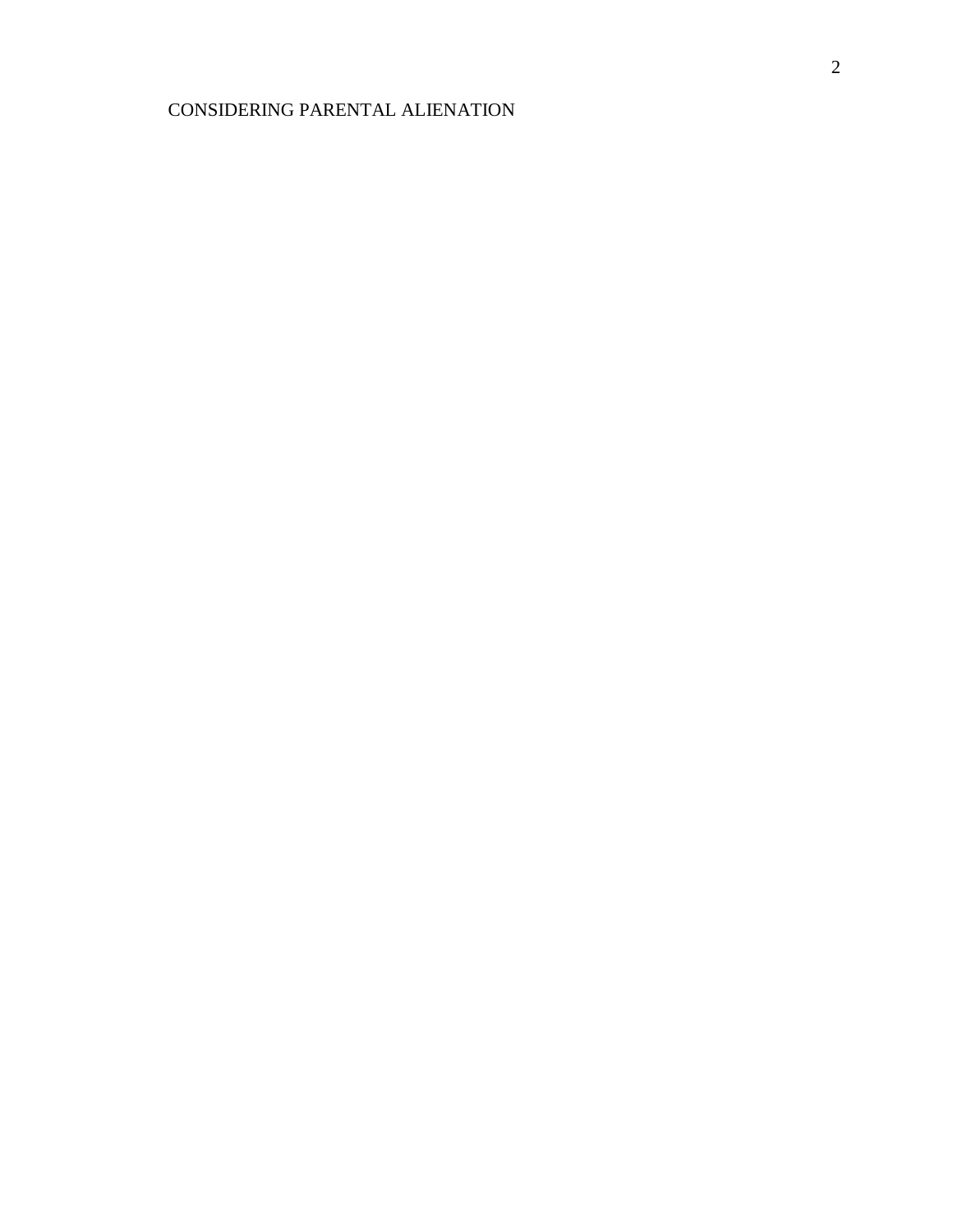#### Acknowledgements

I would like to thank my thesis advisor, Professor Tomoe Kanaya, for her wisdom, guidance, and sense of humor through my research and writing process. I would also like to express gratitude to Professor Daniel Krauss, whose expertise and research on child custody greatly helped me in the formation of this topic. I am deeply grateful for the help I received through the Center for Writing and Public Discourse, especially from Riya Kumar, whose patience and constructive criticism has made me a better writer. I am also thankful to Claremont McKenna College for giving me the opportunity to be a part of their scholarly community. Finally, I want to thank Jeff Flaim for his continuous support, encouragement, and willingness to proofread multiple drafts and not complain once.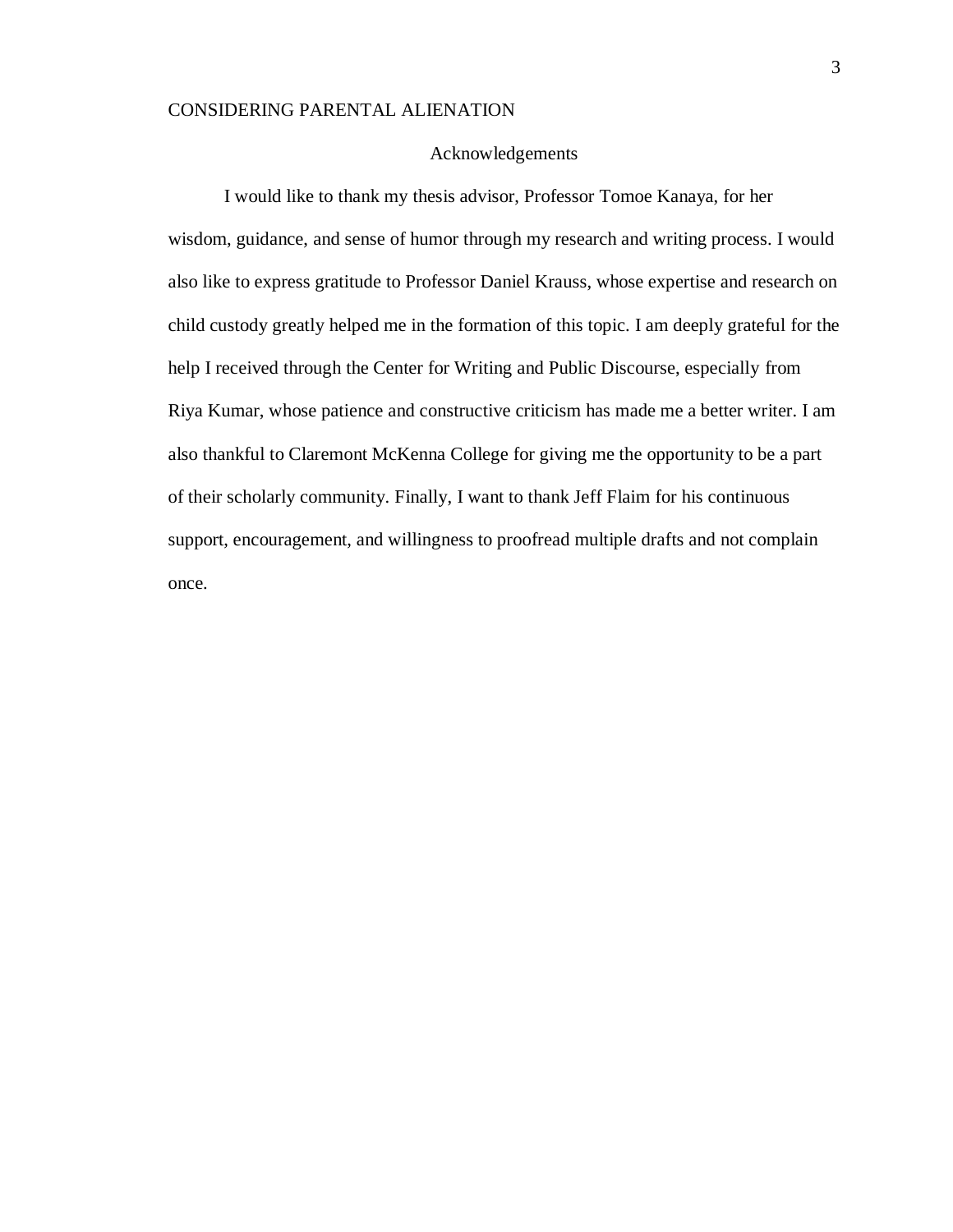## Table of Contents

| Parental Alienation and Parental Alienation Syndrome16 |  |
|--------------------------------------------------------|--|
|                                                        |  |
|                                                        |  |
|                                                        |  |
|                                                        |  |
|                                                        |  |
|                                                        |  |
|                                                        |  |
|                                                        |  |
|                                                        |  |
|                                                        |  |
|                                                        |  |
|                                                        |  |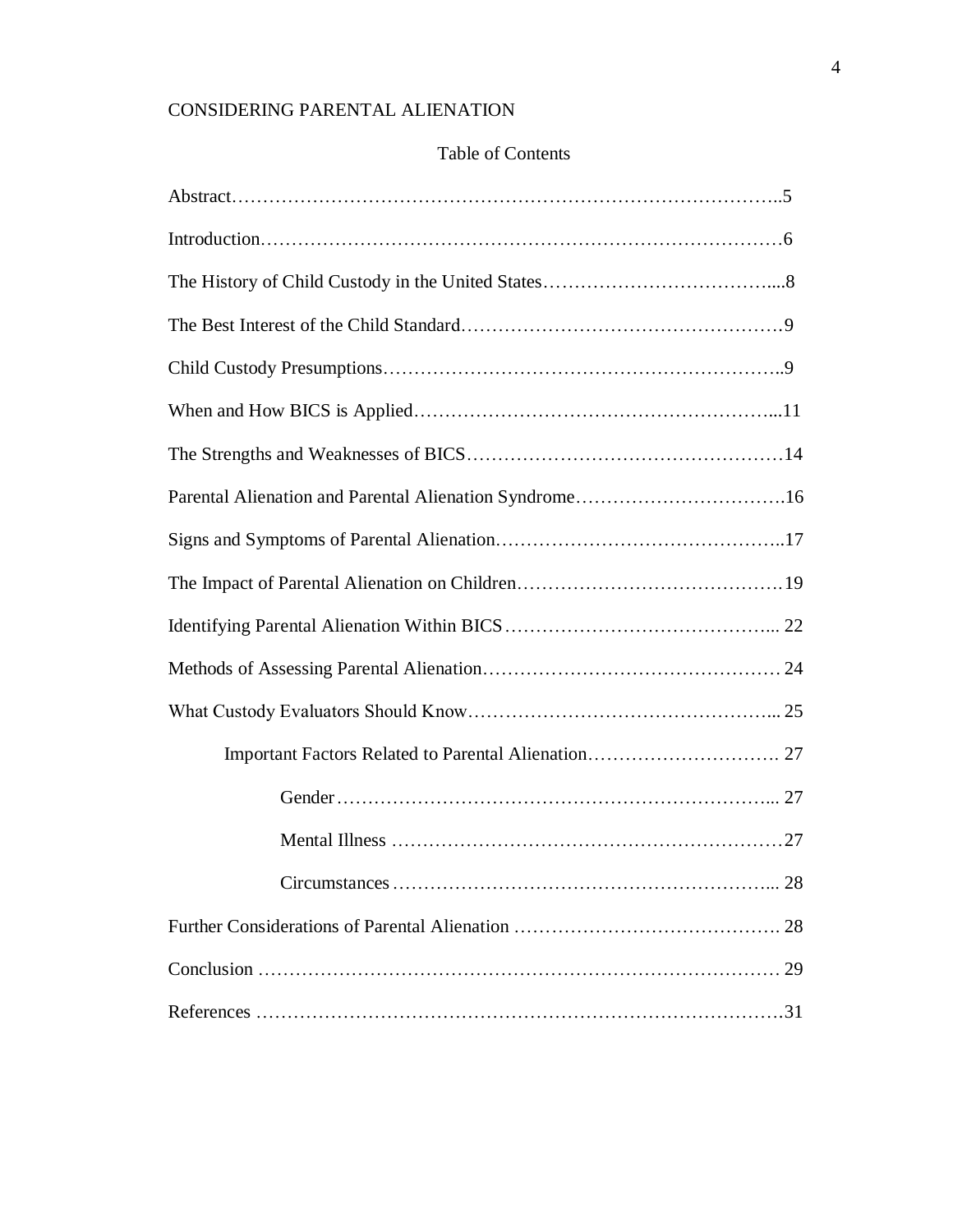#### Abstract

As the divorce rate in the United States remains steady at 50%, the last few decades have shown an increase in child custody disputes. Within these litigations, interparental conflict can reach high levels and incite behaviors that wreak havoc on the children who are caught in the middle. When considering custody arrangements, judges and other evaluators use the Best Interest of the Child Standard (BICS), a jurisdictionally-specific framework that examines several factors that contribute to a child's health and wellbeing. Parents who allow their resentments to get the better of them sometimes engage in behavior that encourages their child to become alienated from the other parent, known as Parental Alienation (PA) —a form of psychological abuse that can result in emotional and behavioral consequences for the child. While some states investigate components relevant to PA during a BICS evaluation, none include criteria that directly addresses this construct. Therefore, to achieve the intended outcome of BICS, which is to create a custody arrangement that will best meet a child's needs, recognizing and addressing the presence of PA within a family system is required.

*Keywords:* Parental Alienation, Parental Alienation Syndrome, Best Interest of the Child, High-conflict divorce, Contested custody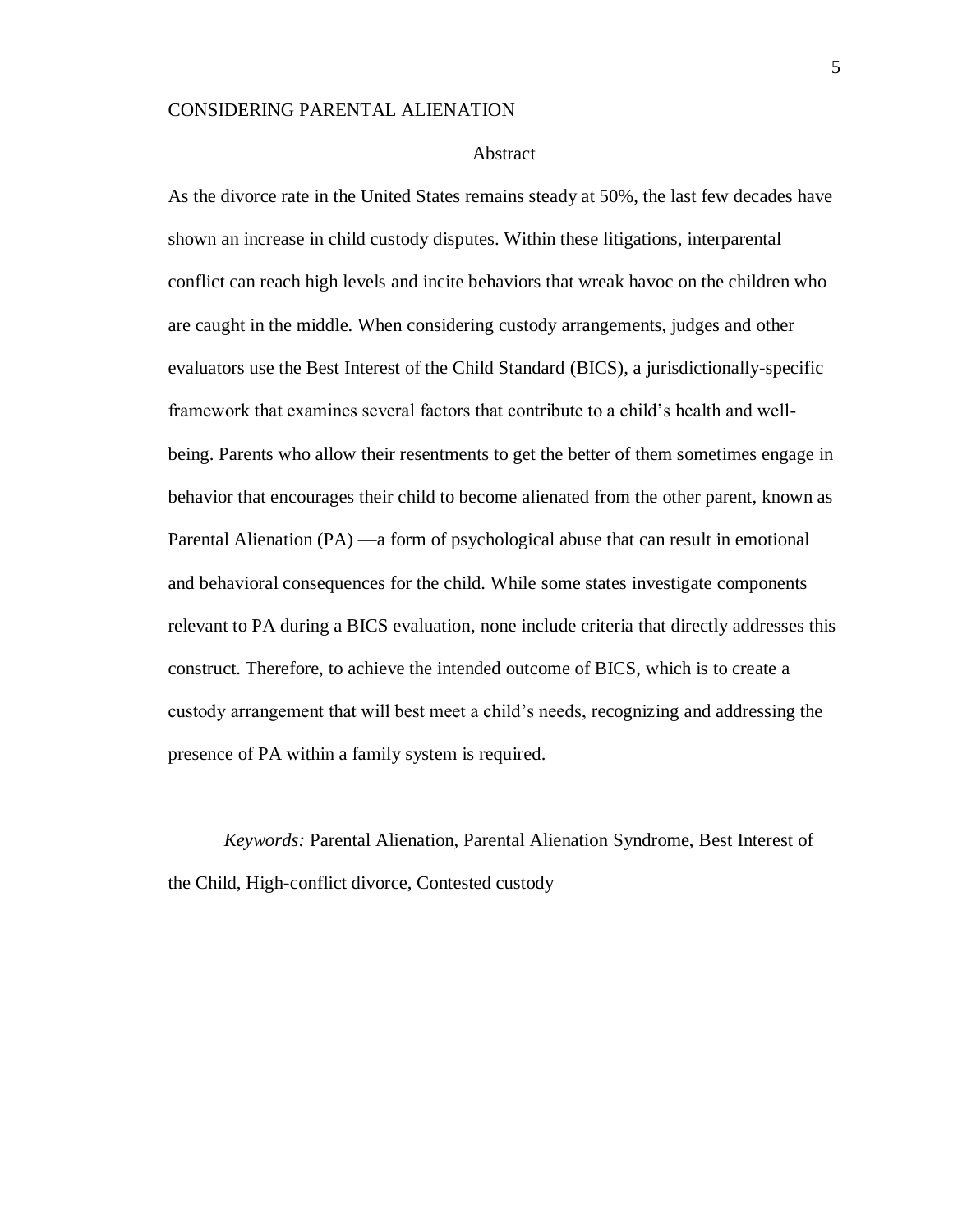Considering Parental Alienation When Assessing Best Interest of the Child "Divide the living child in two, and give half to the one, and half to the other."

—King Solomon (*1 Kings 3:25*)

It is a problem that dates back to biblical times. Two women came before King Solomon and both claimed to be the mother of one child. Having no way of knowing who the natural mother was, the king announced that he would resolve the issue in the only way that seemed fair—by splitting the baby in half. As barbaric as this may seem, King Solomon knew that he would never have to commit this act because the mere threat of it would bring the real mother forward. He understood that a true parent would do anything, including give up their custodial rights, to protect their child from harm. Unfortunately, the clarity of the message in the story of King Solomon's sword is often clouded by the murky waters of modern-day custody battles. When faced with the reality of diminished time with their children due to marital or other relational separation, parents may resort to "dividing the child in two." In other words, they may engage in extreme measures to gain more custody of their children and lose sight of the effects it can have on their children.

Today, in the United States, approximately 50% of marriages end in divorce (NCHS, n.d. -a; NCHS, n.d. -b). In cases that involve children, 20% are considered highconflict, defined as repeated motions before the court to modify custody and/or enforce parenting practices and visitation (Baker, Asayan, & LaCheen-Baker, 2016). While contested custody cases typically involve some level of anger and hostility, those engaged in high-conflict battles are more susceptible to engaging in contentious behavior and emotional warfare. Although both parents love their children, expressed resentment towards one another can be interpreted as demand for loyalty, thus putting children in a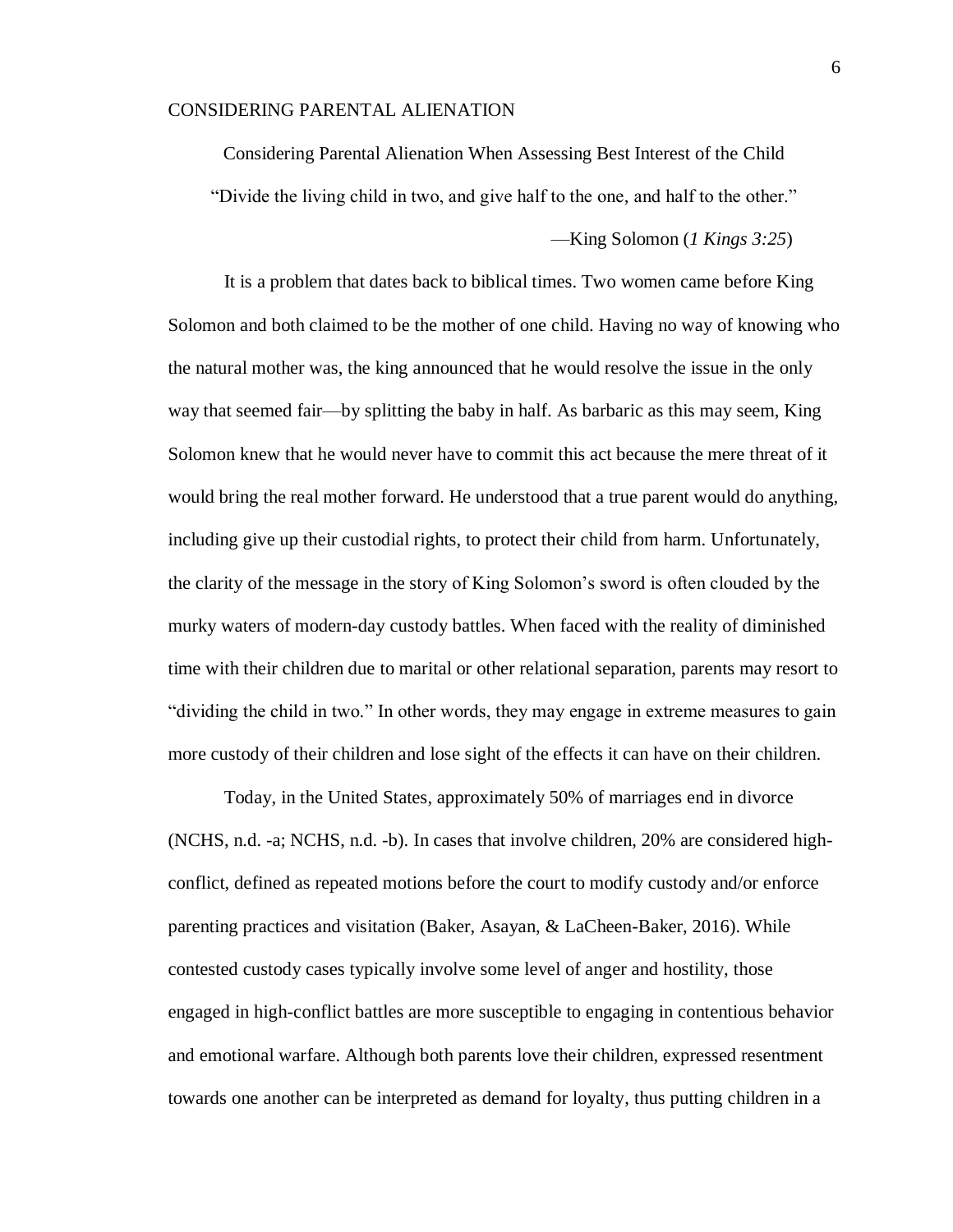difficult position. As they struggle to understand the family's disintegration and adjust to a new reality, a child's natural inclination to want to please and support a parent in distress is exploited by that parent's encouragement (or lack of prevention) of bitterness towards the other parent. This kind of manipulation, known as Parental Alienation (PA), and its negative impact on children is considerable and well-researched.

Numerous studies suggest that children who are exposed to PA experience increased levels of anxiety, depression, hostility, resistance to authority, and instigation of peer conflict (Aloia, & Strutzenberg, 2018; Afifi, & Schrodt, 2003; Amato, & Afifi, 2006; Schrodt, & Shimkowski, 2013; Kelly, & Johnston, 2001). Although poor academic performance, behavioral issues, low self-esteem, distress, and maladjustment are often associated with divorce (Clarke-Stewart, Vandell, McCartney, Owen, & Booth, 2000), children who are victims of alienating parents are especially challenged in these areas. In fact, research on child development has established that the specific type of behaviors that alienating parents engage in are the kind of expressions of inter-parental conflict that are most likely to be harmful to children (Verrocchio, Baker, & Marchetti, 2017). This is troubling to consider when approximately 1% of children and adolescents in the United States are exposed to PA (Bernet, Von Boch-Galhau, Baker, & Morrison, 2010). Therefore, in the best interest of the child, the presence of PA must be assessed when making custody decisions.

In this paper, I will outline the historical and current standards for custody determination in the United States, how it is applied, and its strengths and weaknesses. I will discuss high-conflict divorce and custody disputes, and explore its problematic subculture of PA, a dysfunctional family dynamic with potentially devastating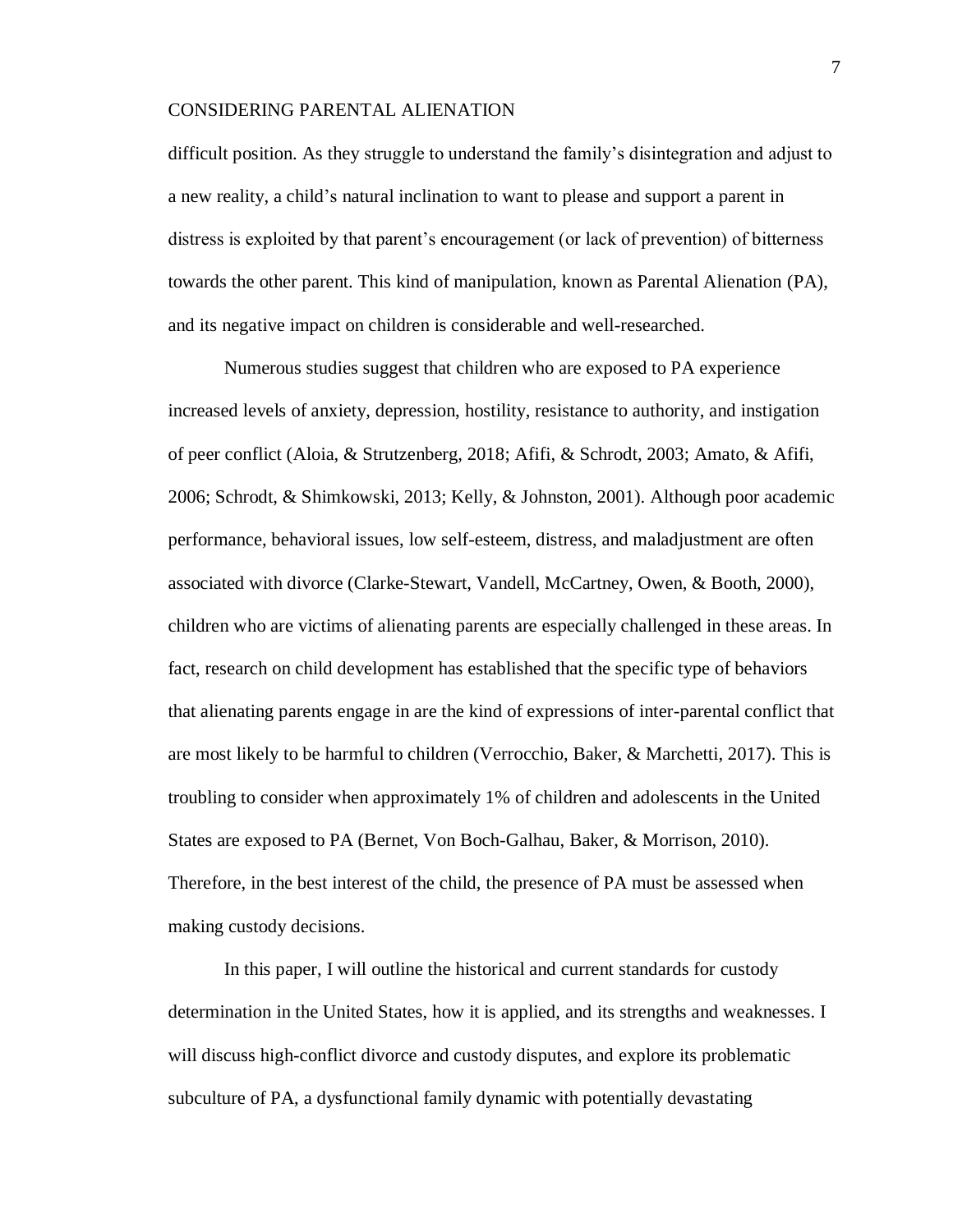consequences. I will argue that the negative impact of PA on children warrants serious consideration, and that its presence within a family system should be identified and addressed when determining custody arrangements that are in a child's best interest.

#### **The History of Child Custody in the United States**

Prior to the 19<sup>th</sup> Century, children were considered to be the property of their father, and therefore it was up to him to decide where the children would reside after a divorce (Krauss, & Sales, 2000). As time went on, the perspective on child custody began to change and priority shifted from parental rights to what would be best for the children (Krauss, & Sales, 2000). The first incarnation of this idea was the Tender Years doctrine, which held that children in their "tender years" (originally defined as up to age 7 but later expanded) needed the love and affection of their mother above all else (Baker et al., 2016). Under this presumption, children of divorce were almost automatically placed in the exclusive care of their mother, granting fathers "reasonable visitation" (Warshak, 2015). In the absence of a concrete and legally binding schedule, this ruling left the frequency and consistency of a father's time with his children in the hands of his ex-wife; a situation ripe for contention that could leave kids uncertain about when and how often they would get to see their dad (Warshak, 2015).

As the divorce rate in the United States grew steadily between 1867 and 1967 (National Center for Health Statistics,  $1973$ )<sup>1</sup>, attitudes towards custody began to shift again. Because of its gender bias, there was a growing concern about the constitutionality

 $\overline{a}$ 

<sup>&</sup>lt;sup>1</sup> With the exception of a spike after World War II and a dip during the Great Depression.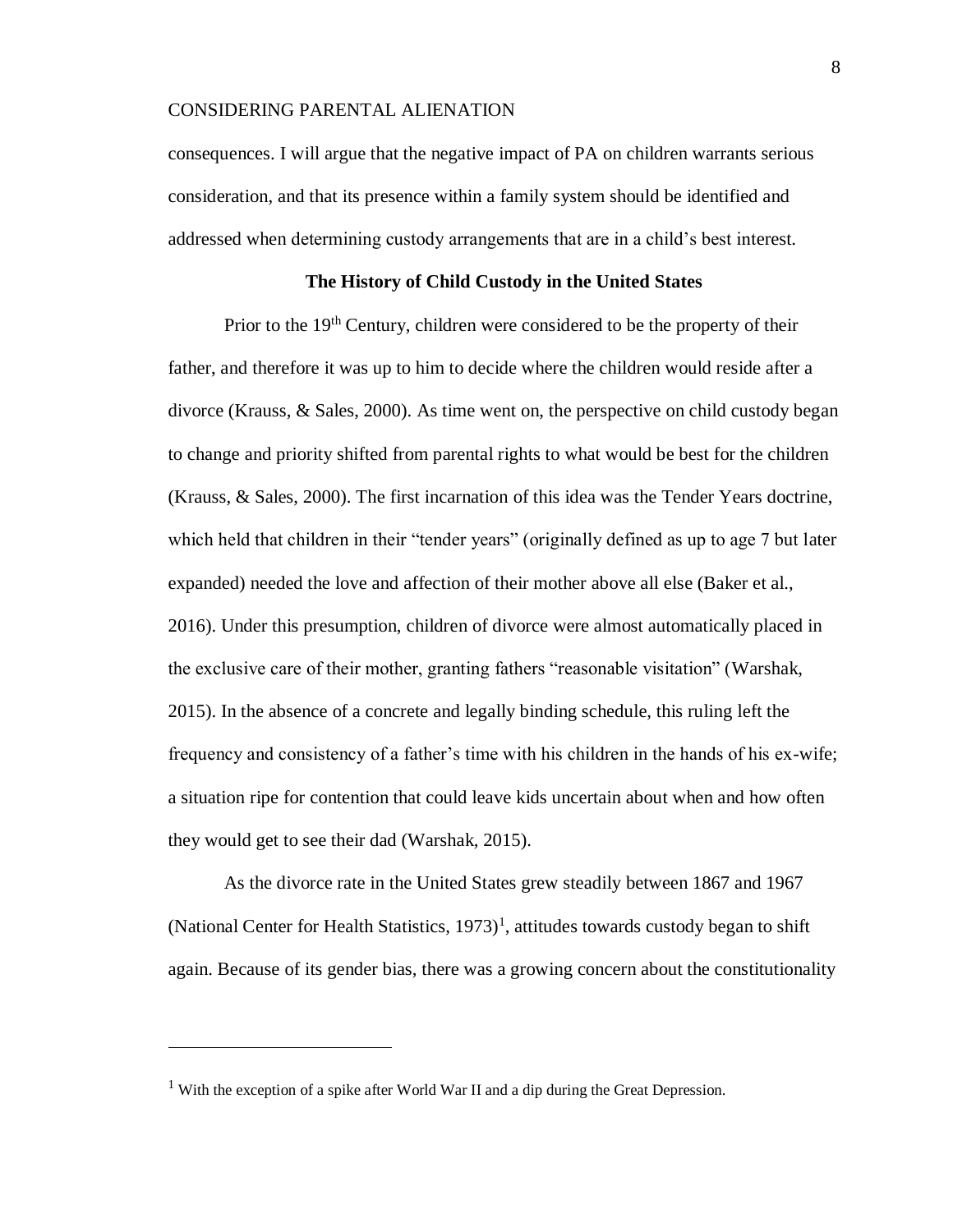of the Tender Years doctrine. Furthermore, the idea that mothers did not hold the monopoly on good parenting (Warshak, 2015) has been seeping its way into the courtroom as early as 1925 (Pruett, Hoganbruen, & Jackson, 2000). However, it wasn't until 1970 when the Uniform Marriage and Divorce Act (UMDA), amended in 1973 and renamed Marriage and Divorce Act Model in 1996 (National Conference of Commissioners on Uniform State Laws, 1973), drastically changed the way custody was evaluated.

#### **The Best Interest of the Child Standard**

The UDMA, which aimed to streamline state laws on marriage and divorce, introduced a framework in which custody was determined by the arrangement that would be in the child's best interest. The Best Interest of the Child Standard (BICS) encouraged a number of factors associated with a child's overall health and well-being be considered. Rather than prioritizing one parental relationship over another, BICS shifted the evaluation process to a more comprehensive assessment of the child's holistic needs, including the custodial wishes of the parents and the child; the child's relationship with each parent, sibling, and other important figures; the child's adjustment to home, school, and community; and the mental and physical health of all individuals concerned (National Conference of Commissioners on Uniform State Laws, 1973). Since its introduction, using BICS to evaluate custody has replaced the Tender Years doctrine in all 50 states (Child Welfare Information Gateway, 2016). Ironically, however, because BICS is an overarching framework and not a default ruling, it has led to less uniformity among states as to how custody is determined.

#### **Child Custody Presumptions**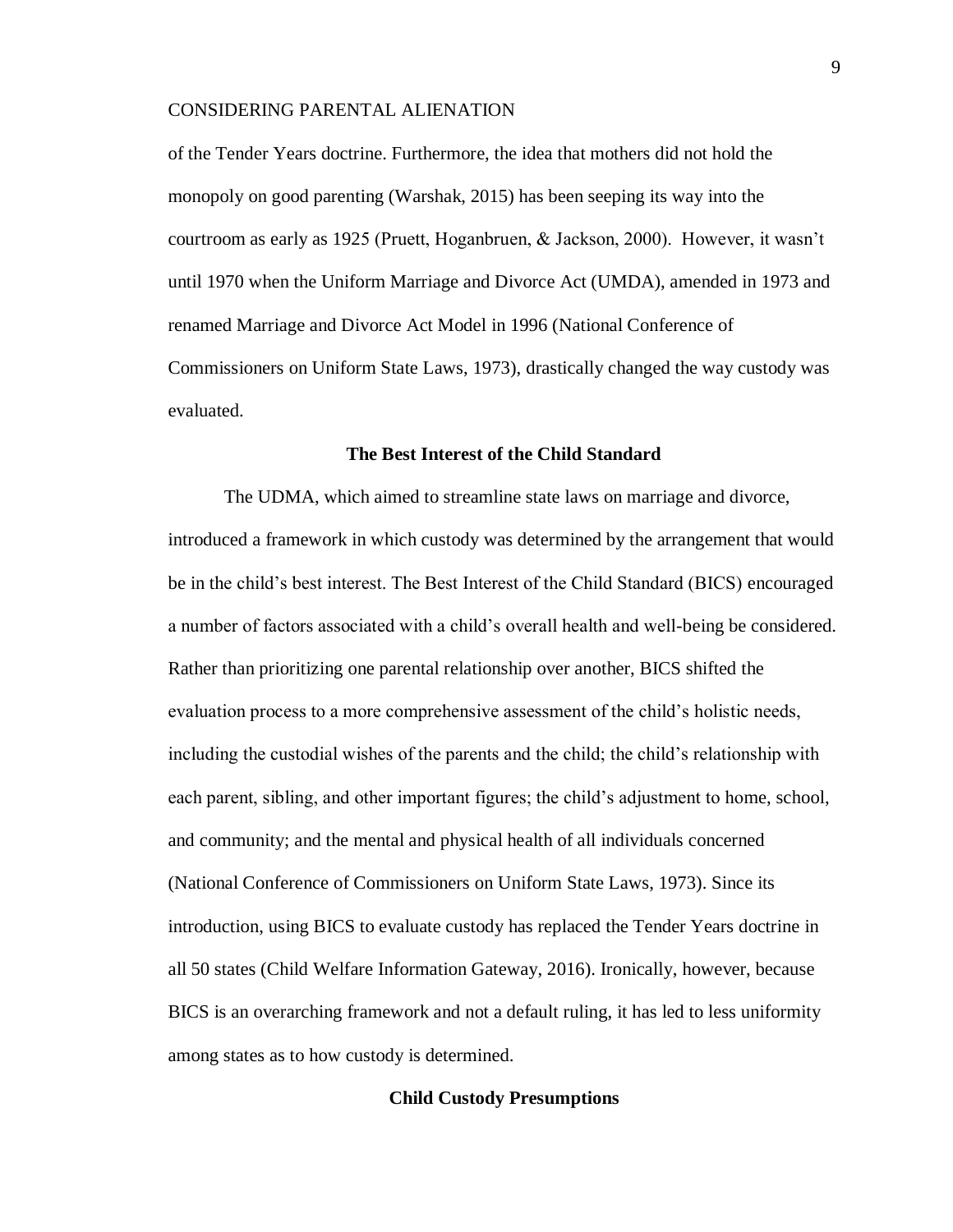Although every state has its own laws, in general, there are four ways in which custody is arranged: physical, legal, sole (primary), and joint (shared). While physical custody refers to the amount of time spent with a child, legal custody addresses the decision-making responsibilities regarding the child's health, education, and welfare (California Courts, 2018). Physical custody can be either sole or joint, with sole physical custody defined as any parent who is physically responsible for a child the vast majority of the time (usually more than 60%), and joint physical custody referring to a closer approximation of a 50/50 split in physical childcare (California Courts, 2018). Legal custody is also qualified as sole or joint, however, it is not necessarily related to the physical custody arrangements. A parent who does not have joint physical custody can have joint legal custody. This means that even though a father may only see his child every other weekend, they can have equal rights and responsibilities in making medical and educational decisions about that child. Therefore, parents fighting for custody may be seeking a change in physical time with their child, decision-making authority, or both.

Using BICS as a foundation, there has been a number of attempts to simplify custody decisions through uniform legal presumptions, or default rulings. One attempt was the primary caretaker presumption, which automatically awarded custody to the parent who had acted as the child's primary caregiver during the marriage (Kohm, 2008). Although gender was technically not a factor in this presumption, the continued status quo of male and female roles in the workplace and home respectively, still often resulted in custody favoring the mother. Another attempt was the psychological parent rule, which argued that custody should be based upon the level of psychological attachment a child has to their parents (Krauss, & Sales, 2000). Under this presumption, custody would be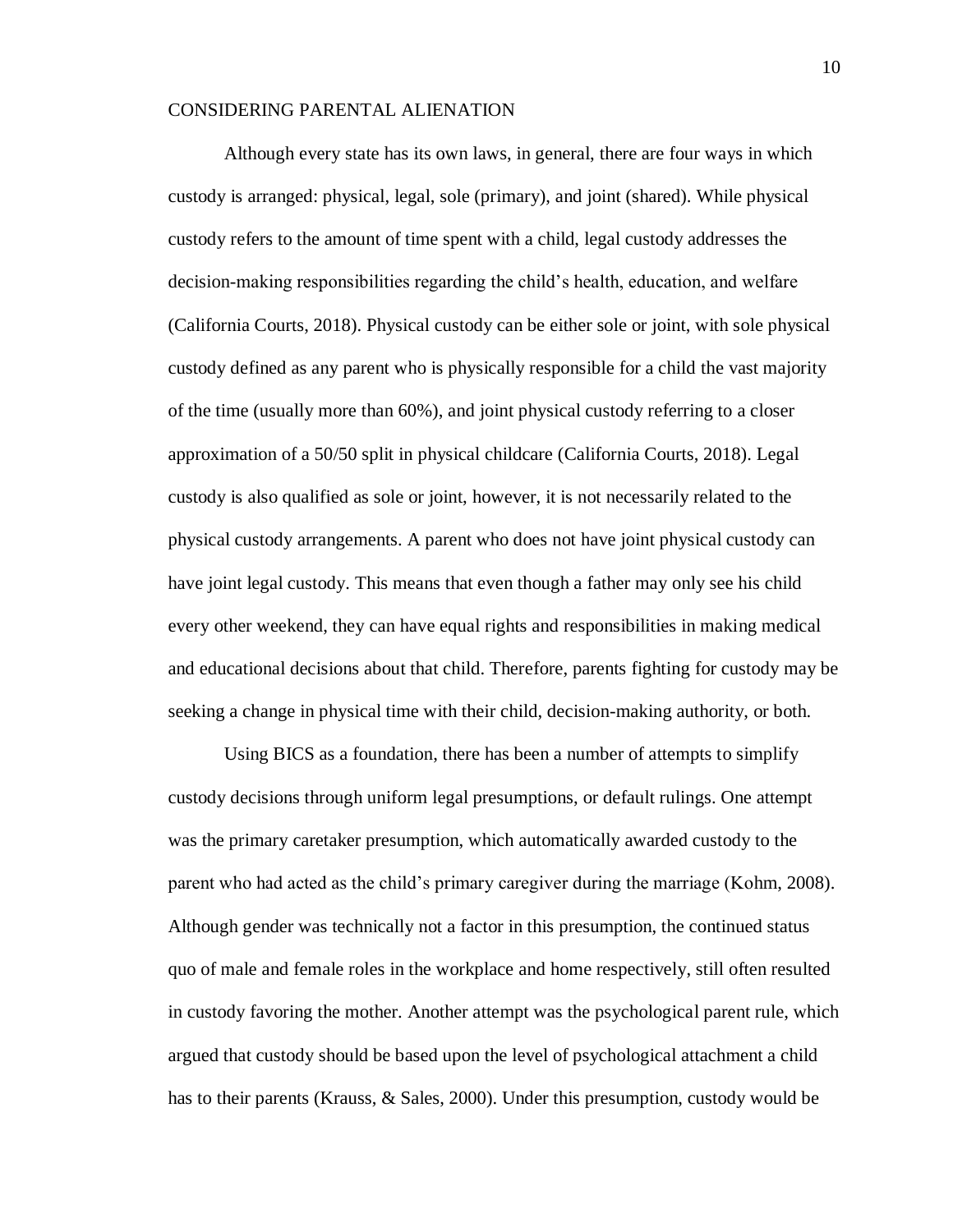awarded to the parent who provided the most stability, emotional support, and affection. However, lack of empirical evidence to support this theory prevented it from being generally accepted (Krauss, & Sales, 2000). Nevertheless, although the primary caretaker presumption and the psychological parent rule are not widely used, the notion that one parent may take a more active role in caregiving or that a child may feel more bonded to one parent, are often factors considered when determining BICS in many states.

Currently, there is not a uniform presumption for child custody across all states. In many states, like California, there is a joint custody presumption. This means that both parents are presumed to be physically and mentally fit to fulfill their childcare responsibilities, and therefore awarded joint physical and legal custody of their children (California Courts, 2018). Exceptions include parents with a documented history of violence, substance abuse, reckless behavior involving the children, or parental neglect. In these cases, the other parent may be automatically deemed more fit and granted sole physical custody. In other states, like New York (New York State Unified Court System, 2017), priority is often given to the parent who has been the main caregiver and/or nurturer of the child, which closely resembles the primary caregiver presumption. In all states, however, any parent who is not satisfied with the court's initial ruling on custody has the right to contest it.

#### **When and How BICS is Applied**

Although BICS is at the root of all custody determination, a thorough examination of the individual needs of a child is typically only conducted if the initial custody arrangement is contested (Kelly, 1997). If parents are in agreement with the default ruling of the state, no further evaluation is ordered. However, as Baker et al. (2016) points out,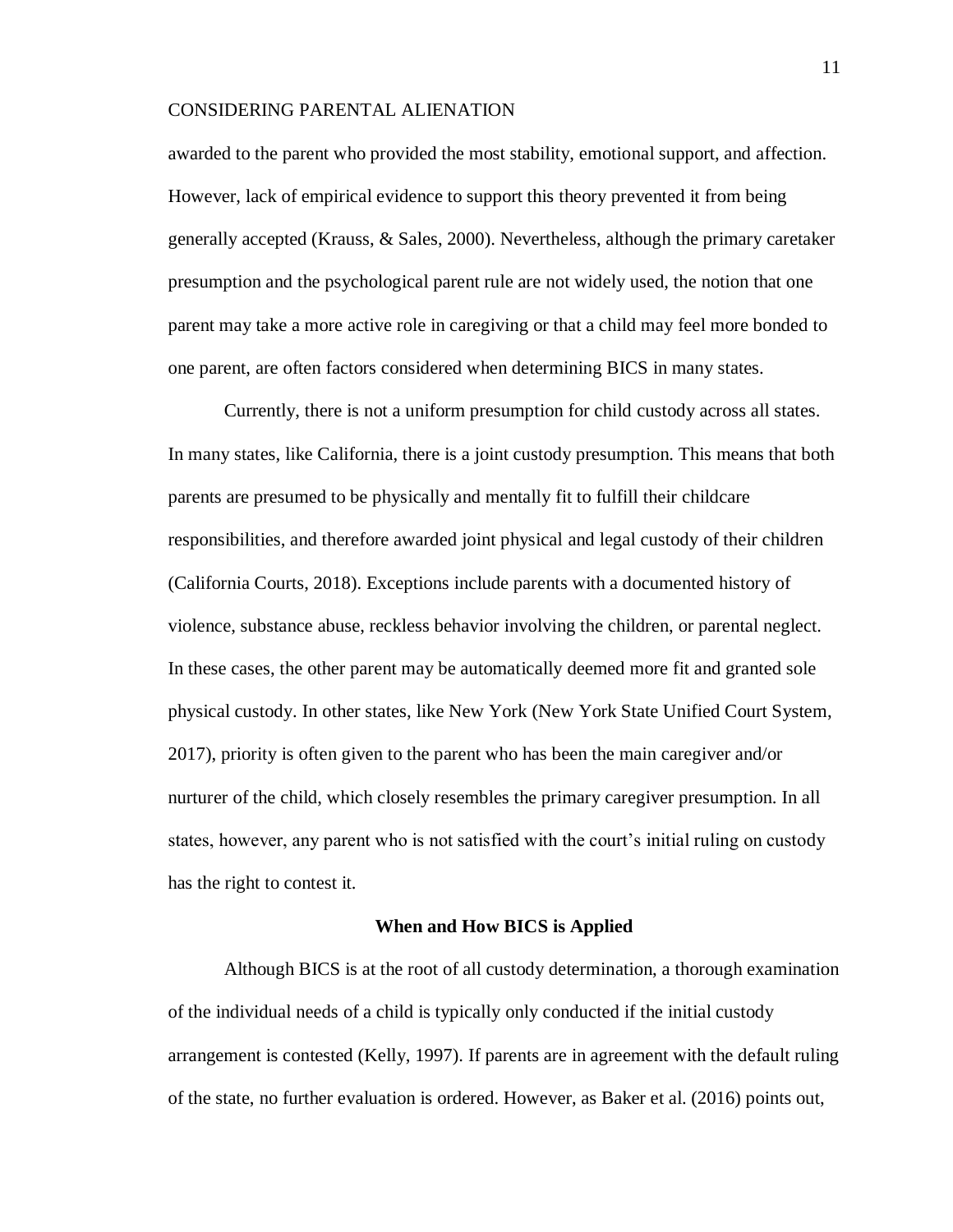approximately 20% of divorces that involve children are considered high conflict, and therefore require the intervention of a judge to resolve custody issues. It is through this process that judges and other evaluators use BICS as a guide to assess the role that family dynamics, school and home environment, and other relevant factors play in a child's overall well-being. These variables may be analyzed through in-person interviews, depositions, psychological assessments, reviewing mental and physical health records, report cards, arrest records, employment history, and financial documents (Ackerman, & Pritzl, 2011). Although the depth of BICS evaluations will vary, cases involving child abuse, domestic violence, history of criminal behavior or substance abuse will often be the most exhaustive.

Because BICS is not a static protocol but rather a multitude of different guidelines specific to its jurisdiction, factors that affect final custody decisions vary from state to state (Krauss, & Sales, 2000). While the four original areas proposed by the UMDA are usually present (i.e., the custodial wishes of the parents and the child; the child's relationship with each parent, sibling, and other important figures; the child's adjustment to home, school, and community; and the mental and physical health of all individuals concerned), most states have expanded their BICS criteria. These additions include the age of the child; the child's history of abuse or victimization; special educational, mental health, or medical needs of the child; the parents' level of hostility, including any history of spousal or family violence; strength and weaknesses of parenting skills, including individual ability to care for the child; and the economic status and stability of the parents (Child Welfare Information Gateway, 2016). Therefore, the BICS criteria used to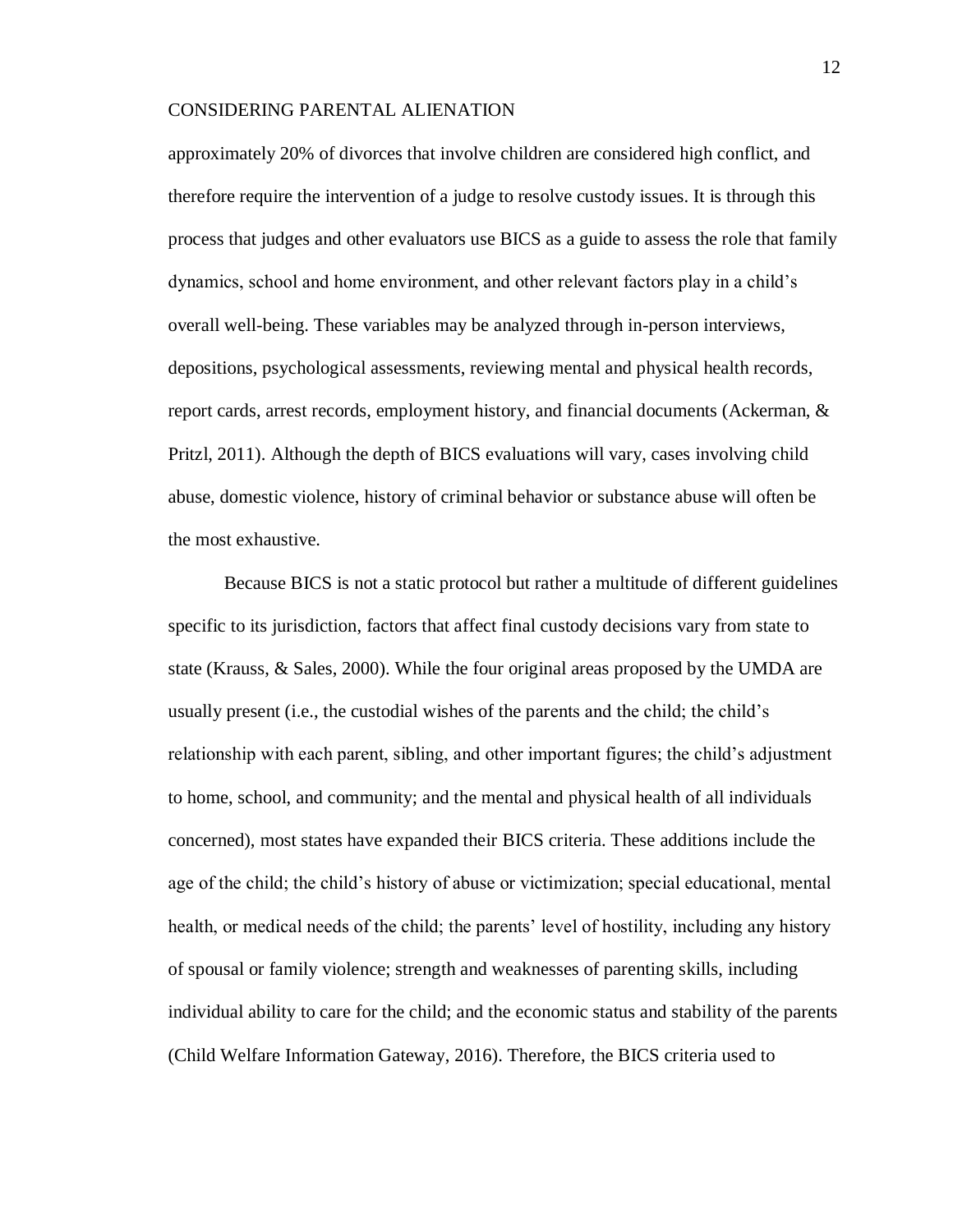determine custody arrangements will depend on the jurisdiction in which custody is being litigated.

The broad nature of BICS allows for a wide interpretation of its criteria. According to Kelly (1997), parents fighting for custody will often present evidence to support three key concepts: continuity, stability, and parental involvement. However, a problem arises when these terms take on different meanings in different contexts. For example, while continuity can generally be thought of as "a state of stability and the absence of disruption" (Continuity [Def. 1.1], n.d.), the nature of divorce typically results in some disruption of a child's day-to-day routine. Therefore, the term cannot be defined in the same way as it was when the family was intact. In this new context, continuity would be how many aspects of a child's life *before* the divorce can and should remain constant *after*. Stability also takes on several meanings. Often argued as a child's need for a home base, emphasizing residential stability (Kelly, 1997), there is insufficient evidence to support that it is essential for good child development (Dupaix, 1987). As Kelly (1997) notes, stability can also be achieved through reliable and responsive relationships with the child's caretakers. These differing perspectives suggest that the concepts in BICS are in need of further clarification.

In addition to the wide range and interpretation of BICS criteria, there is no standard procedure for assessing or measuring its factors. While courts are given the power to interview children and/or seek advice from appointed evaluators (Uniform Law Commission, 2018) there is little information about how these interviews or evaluations should be approached or analyzed. The American Psychological Association (2010) provides a guideline for mental health professionals, but it does not include specific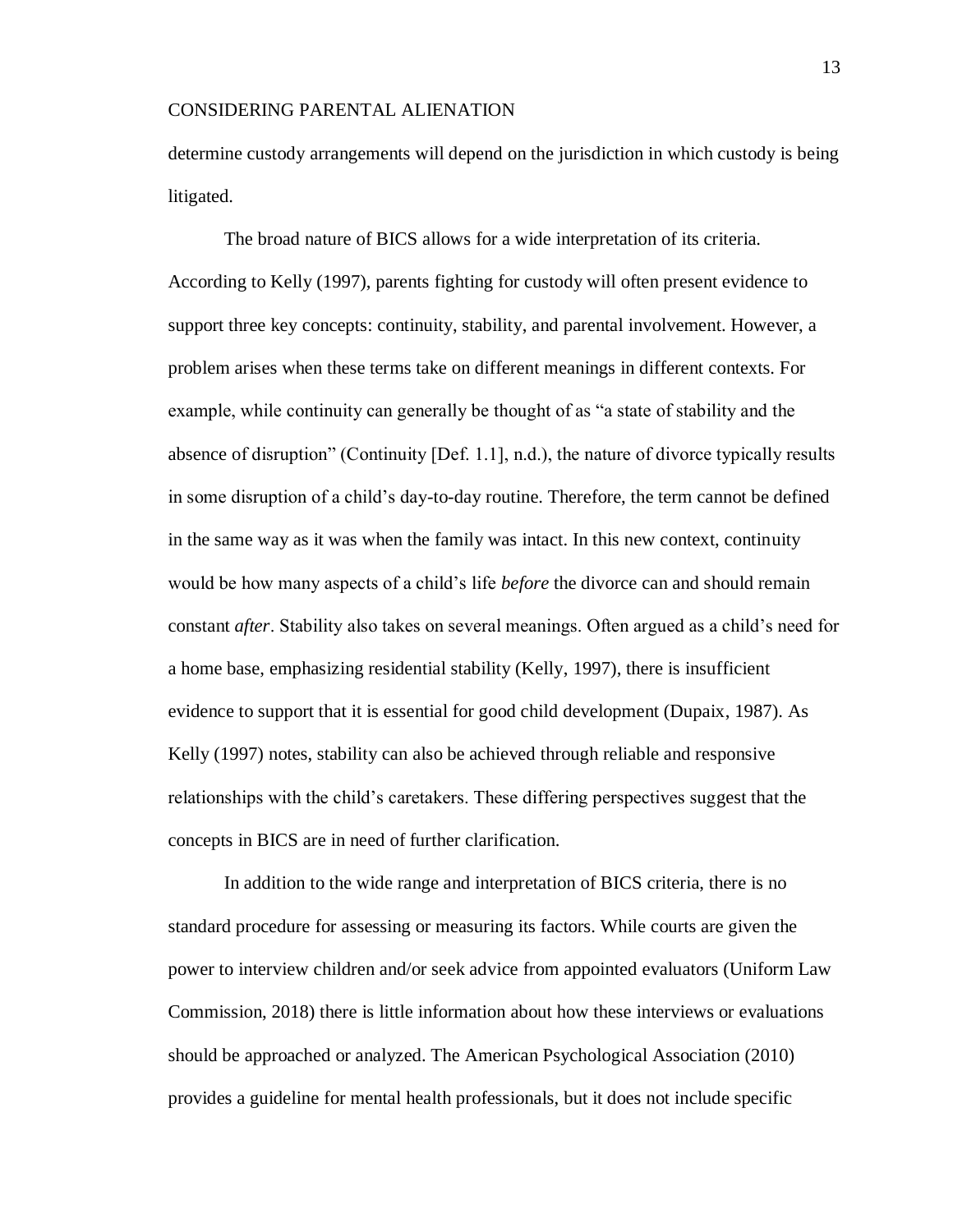questions, nor a system for coding and interpreting information. The Association of Family and Conciliation Courts (2006) also issued a best practices guide, which states that custody evaluators should use multiple, empirically-based methods and procedures for collecting data, but it fails to specify what data collecting tools are recommended or available. Although there are some tools designed to measure BICS (Emery, Otto, & O'Donohue, 2005; Ackerman, & Pritzl, 2011; Kalverboer et al., 2012), many have been criticized for lacking construct validity (Emery et al., 2005). Regardless, there is no evidence of any uniform practices within the field of child custody evaluation. Therefore, to increase the reliability of the standard, more research is needed to determine the best methods of assessing its various constructs.

#### **The Strengths and Weaknesses of BICS**

Regardless, using BICS in custody evaluations has several advantages. First, it asks decision makers to consider what a child's specific needs are at a specific point in time, given the changing structure of their family (Kelly, 1997). By considering each child's situation on a case-by-case basis, rather than a one-size-fits-all approach, the process remains flexible and adaptable (Warshak, 2011). Its multidimensional framework has the potential for being comprehensive and personalized, laying the groundwork for a custody arrangement where a child's needs can best be met. Ideally, evaluators using BICS will consider the physical, emotional, intellectual, developmental, and financial contribution of each parent; thus, creating opportunities for the child to build separate but potentially equally strong relationships with both.

Additionally, this gender-neutral approach of BICS levels the playing field for parents who wish to expand beyond the more traditional maternal/paternal roles. The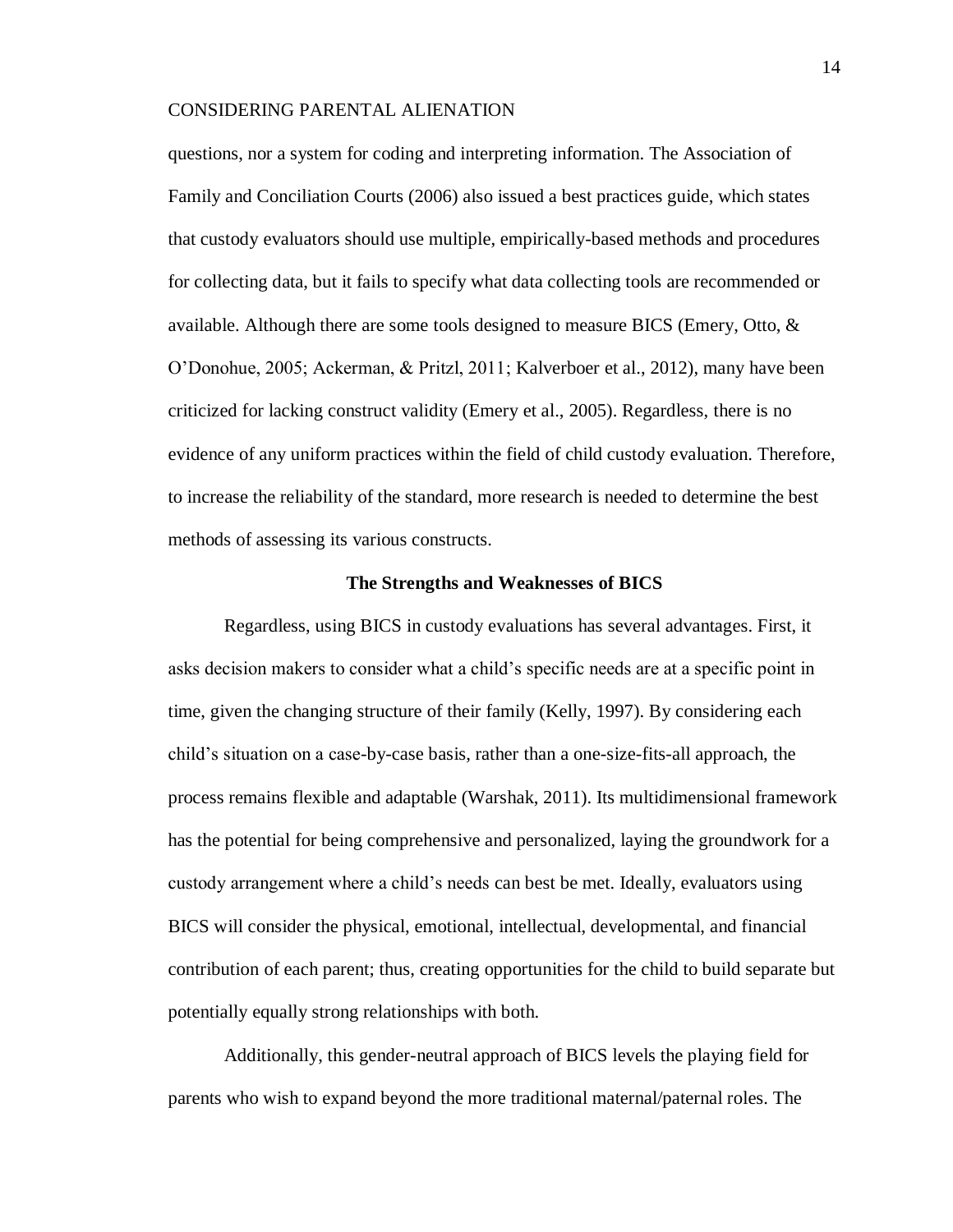overall increase of women with children under the age of 18 entering the workforce since 1950 shows that these norms are being redefined (U.S. Department of Labor, 2017). In fact, as of 2018, 49% of workers in the United States are now women (Bureau of Labor Statistics, 2018). Conversely, men seem to be taking a more active role in child rearing, with the number of stay-at-home fathers nearly doubling between 1989 and 2012 (Livingston, 2014). By recognizing the importance of the mother-child and father-child relationship, BICS creates space for parents to take equally active roles in child-rearing and financial support.

On the other hand, critics of BICS argue that its vagueness leaves outcomes of custody evaluations vulnerable to abuse by biased judges and agenda-driven parents (Baker et al., 2016). As Kohm (2008) points out, litigators and other advocates do not have concrete laws to fall back on when trying to combat prejudices. There are also no guidelines as to which, if any, aspects of BICS should be more heavily weighted than others (Baker et al., 2016) or if all elements need to be considered when doing an evaluation. Finally, since family situations are complicated and nuanced, BICS lacks guidance in how to deal with challenges, such as conflicting factors within parental characteristics. As Dupaix (1987) notes, it can be hard to decipher what is best for a child when each parent meets some of the criteria but neither meets enough to make a clear distinction as to how custody should be arranged. Such challenges make custody rulings tricky and complicated feats, often with no clear right answer. Nevertheless, a better alternative is yet to be presented. Although there are several schools of thought (Mnookin, 1975; Neely, 1984; Schneider, 1991; Becker, 1992; Kruk, 2012), none offer a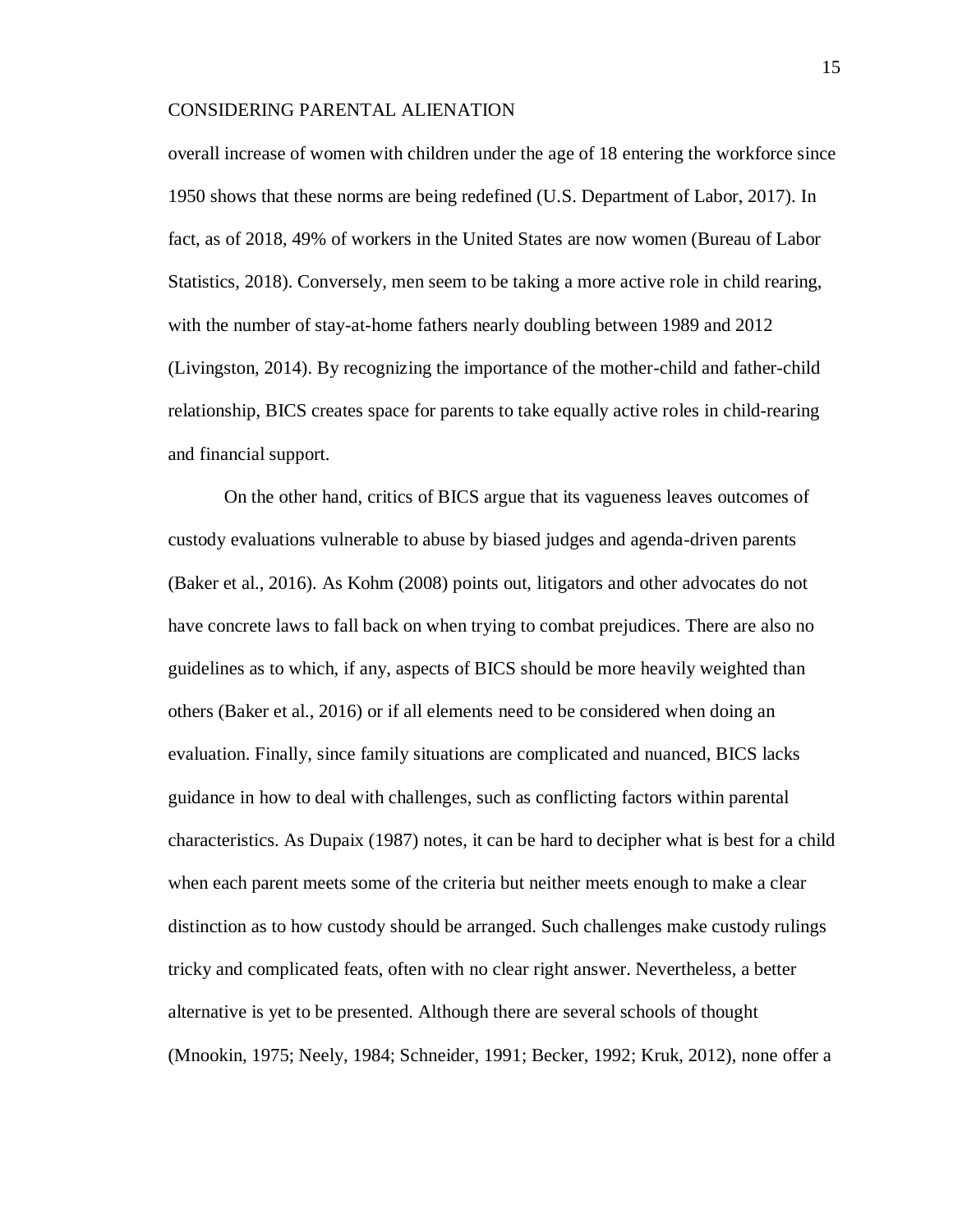clear solution for reconciling each parent's desire to spend as much time as possible with their child.

Unfortunately, these debates and lack of uniformity of BICS can further aggravate parents already emotionally strained by the psychological and legal challenges of separation. If high levels of contention or desperation develop, parties may resort to extreme strategies to gain sole custody of their children. These include manipulating children into rejecting the other parent (Baker, & Eichler, 2016) by exhibiting behaviors such as withdrawing love or getting angry if the child expresses positive regard for the other parent, telling the child that the other parent does not love them, or telling the child that the other parent is dangerous (Baker, & Darnall, 2006). These behaviors constitute PA, and can have a profound effect on children, sometimes referred to as Parental Alienation Syndrome (PAS). In the following sections, I will further define PA and PAS, and explain how these phenomena can emerge within the context of high-conflict divorce and contested custody disputes. I will outline the empirical research on the impact that PA has on children and discuss the challenges it presents when assessing BICS.

#### **Parental Alienation and Parental Alienation Syndrome**

The presence of PA has largely emerged as a result of high-conflict divorce and the growing number of contested child custody cases (Gardner, 1985). A concept that has been taking shape over the last 40 years, Warshak (2001) defines PA as a process of psychological manipulation of a child by a parent intended to exclude, isolate and ostracize the other parent. During this process, the Alienating Parent (AP) exposes the child to an ongoing defamation of the Targeted Parent (TP) (Ben-Ami, & Baker, 2012), which can lead to a host of psychological, behavioral, and physiological consequences for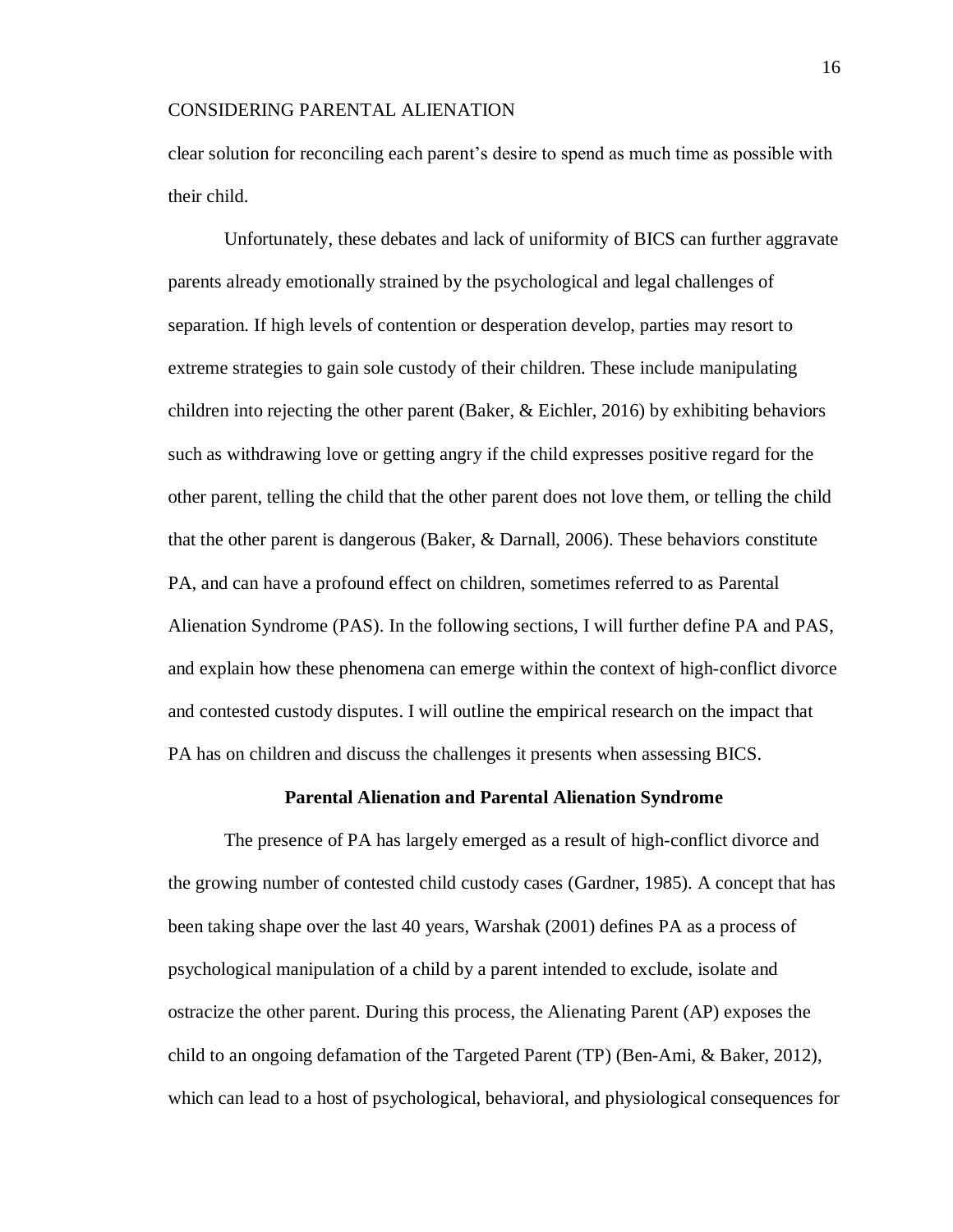the child (Aloia, & Strutzenberg, 2018). Gardner (2002) perceives PA through the lens of the effect it has on the child, defining it as any number of symptoms associated with a child's alienation from a parent. While Gardner focuses on the effect of alienation on the child, the field has generally come to favor Warshak's definition, which focuses on the behavior of the AP. Either way, PA can be thought of as a child's exposure to negative messages, direct and indirect, about a parent, which may cause that child distress.

Within the rubric of PA, PAS refers to a specific cluster of symptoms exhibited by a child who has been alienated (Gardner, 1985). Different from normal anger and confusion about parental separation, PAS is defined as a child's unjustified campaign of denigration against a parent, resulting from a combination a parental manipulation and the child's own contributions to the hatred of the TP (Gardner, 1998, as cited in Baker, 2007). Gardner (2001) identifies this condition using the presence or absence of eight criteria, as well as the level in which they are exhibited, which determines whether the case is mild, moderate, or severe (Gardner, 1991). While it is not uncommon for children of divorce to have hostility towards one parent, especially if they believe that parent is responsible for the family's disintegration, the differentiating factor of PAS is that the child's contempt is unjustified. Therefore, in cases of abuse or neglect, where a parent has exhibited signs of violence, substance abuse or engaged in other alienating behaviors (i.e., narcissism, antisocial personality), the child's hatred towards that parent does not qualify as PAS (Gardner, 2002).

While PA and PAS are sometimes used interchangeably, they are not the same. PA is a parent's alienating behavior towards the child for the purpose of harming the relationship with TP (Gardner, 1998, as cited in Ben-Ami, & Baker, 2012), while PAS is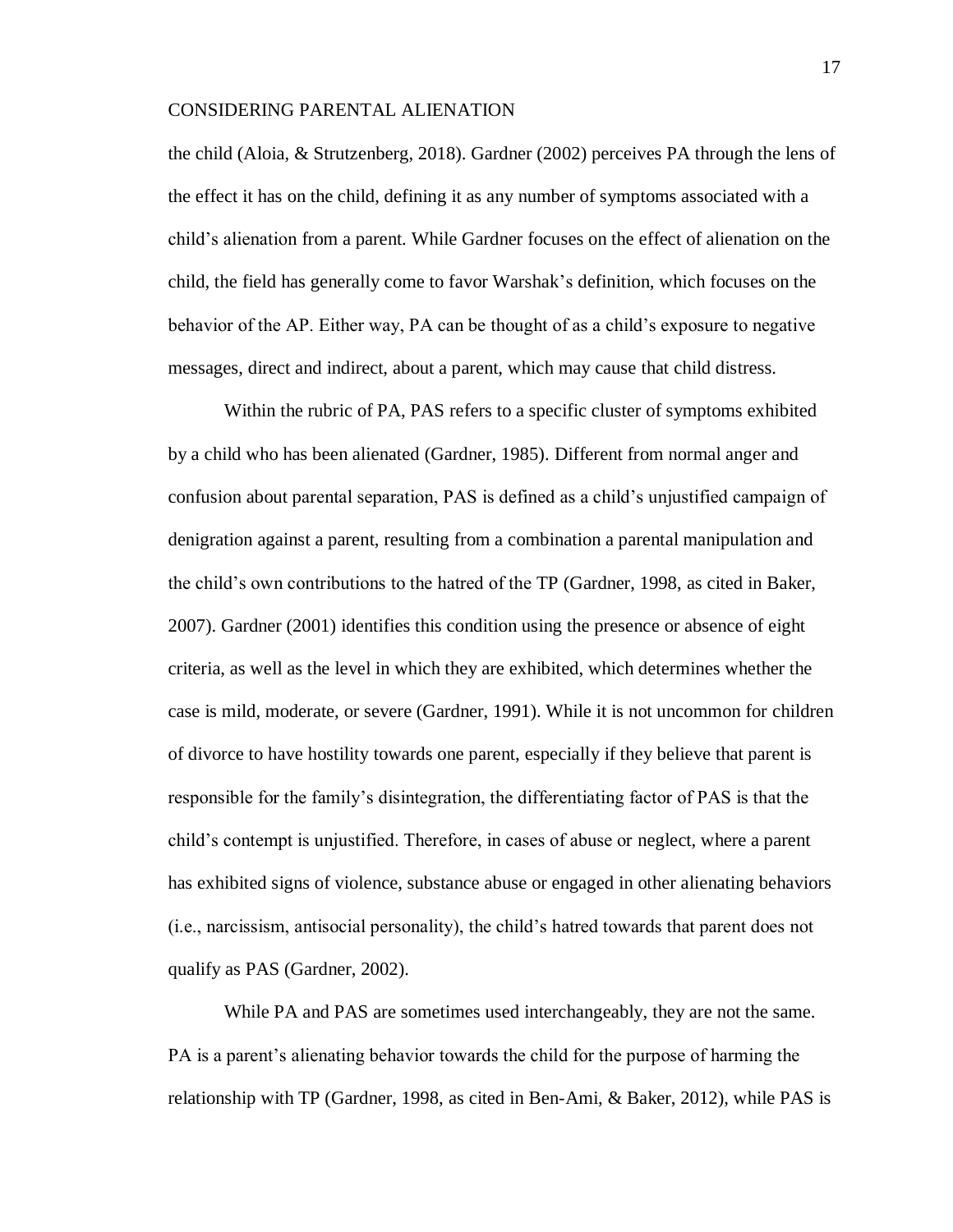an extreme form of the resulting alienation that the child experiences. In other words, PAS only occurs when the AP's strategies have been successful (Turkat, 2002). In essence, PA can be used to describe any number of negative behaviors from a parent that promotes their child's resentment, detachment, or estrangement from the other parent. While, PAS is a child's acute reaction to these behaviors that leads to a variety of shortand long-term consequences for the child and the TP's relationship. Although these are clearly distinct, for the purposes of this paper, I will use PA to encompass both the behavior of the AP and the resulting symptoms seen in the child.

#### **Signs and Symptoms of Parental Alienation**

Due to the acrimonious nature of custody disputes, it may be tricky to decipher PA from normal tension within a family going through such changes. One approach to recognizing PA is through the behavior of the AP. In a study of adults who self-identified as having been exposed to PA as a child, Baker and Darnall (2006) pinpointed 12 common alienation strategies used by APs on their children. Similar behaviors also emerged from López, Iglesias, & García's (2014) study, as well as six additional strategies that were commonly mentioned. Together, the following is a list of prevalent tactics used by APs that should be considered indicators of PA:

- 1. General bad mouthing of the TP.
- 2. Limiting contact between the child and the TP.
- 3. Withdrawing love/getting angry if child showed positive regard for the TP.
- 4. Telling the child that the TP does not love them.
- 5. Forcing the child to choose between his/her parents.
- 6. Telling the child that the TP is dangerous.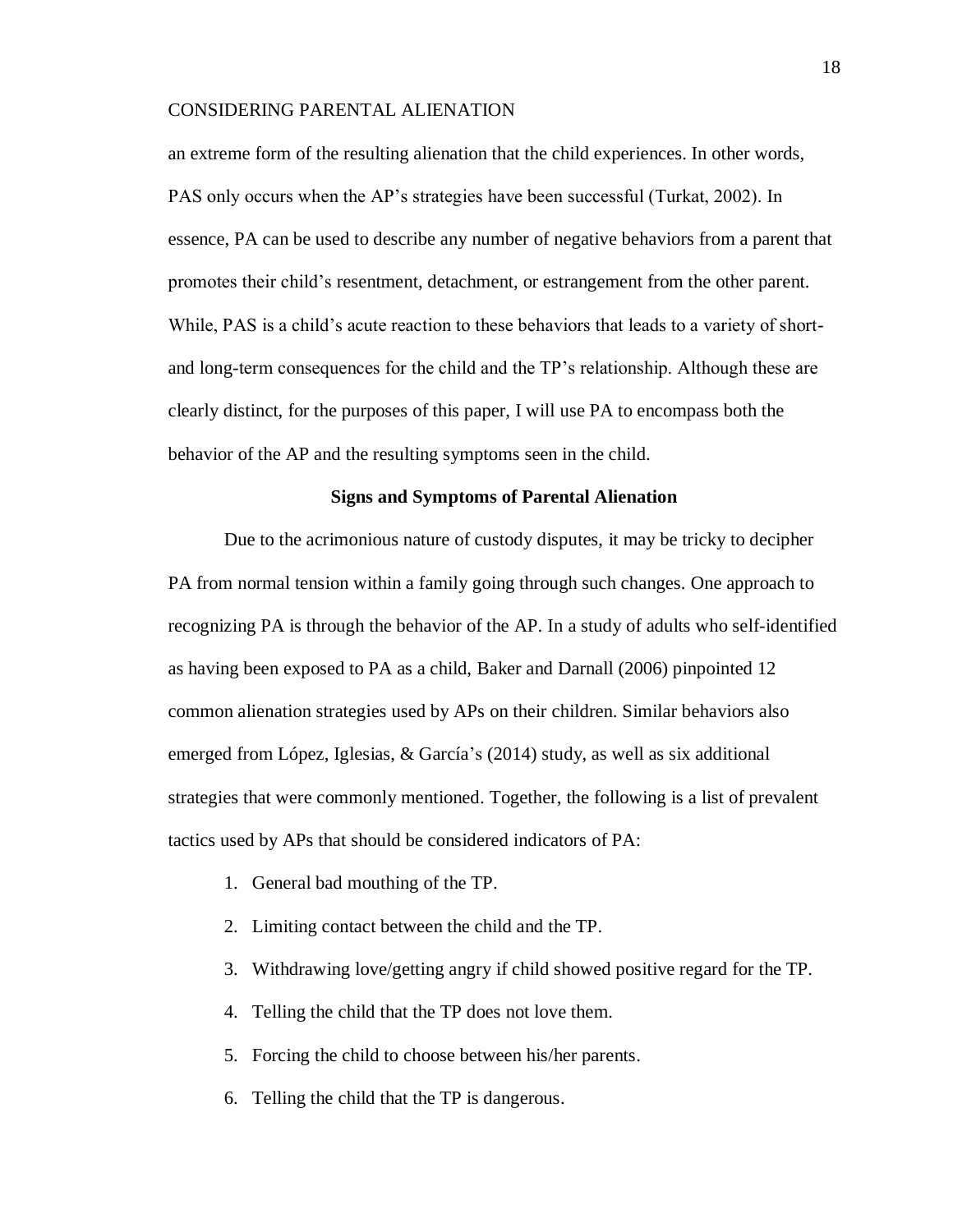- 7. Confiding in the child about the marital relationship and/or issues regarding custody.
- 8. Limiting mention and photographs of the TP.
- 9. Forcing child to reject the targeted parent.
- 10. Limiting contact with/ belittling extended family of TP.
- 11. Belittling targeted parent in front of child.
- 12. Inducing conflict between child and TP.
- 13. Rewarding disrespectful behaviors in the child towards the TP.
- 14. Interrogating the child after visits to the TP.
- 15. Punishing child for contacting the TP.
- 16. Deteriorating the image of the TP and their new partner.
- 17. Encouraging the children to challenge or defy the TPs rules and authority.
- 18. Inducing a reversal of roles, promoting parentification.

In addition to PA strategies used on children, López, et al. (2014) identified four

behaviors that APs practice on adults. These include failing to give the TP information about the child, making decisions that involve the child without consulting the TP, seeking out alternative caregivers for the child rather than asking the TP, and finding a new partner, friend, or extended family member to join them in alienating behaviors. Although not an exhaustive list, the above-mentioned strategies highlight AP behaviors that were most frequently described by participants of these studies, all of whom felt they had been alienated by a parent (Baker, & Darnall, 2006; López et al, 2014).

Another indication that PA is present can be seen within the behavior of the child. According to Gardner (1998, as cited in Baker, & Darnall, 2007), children who have been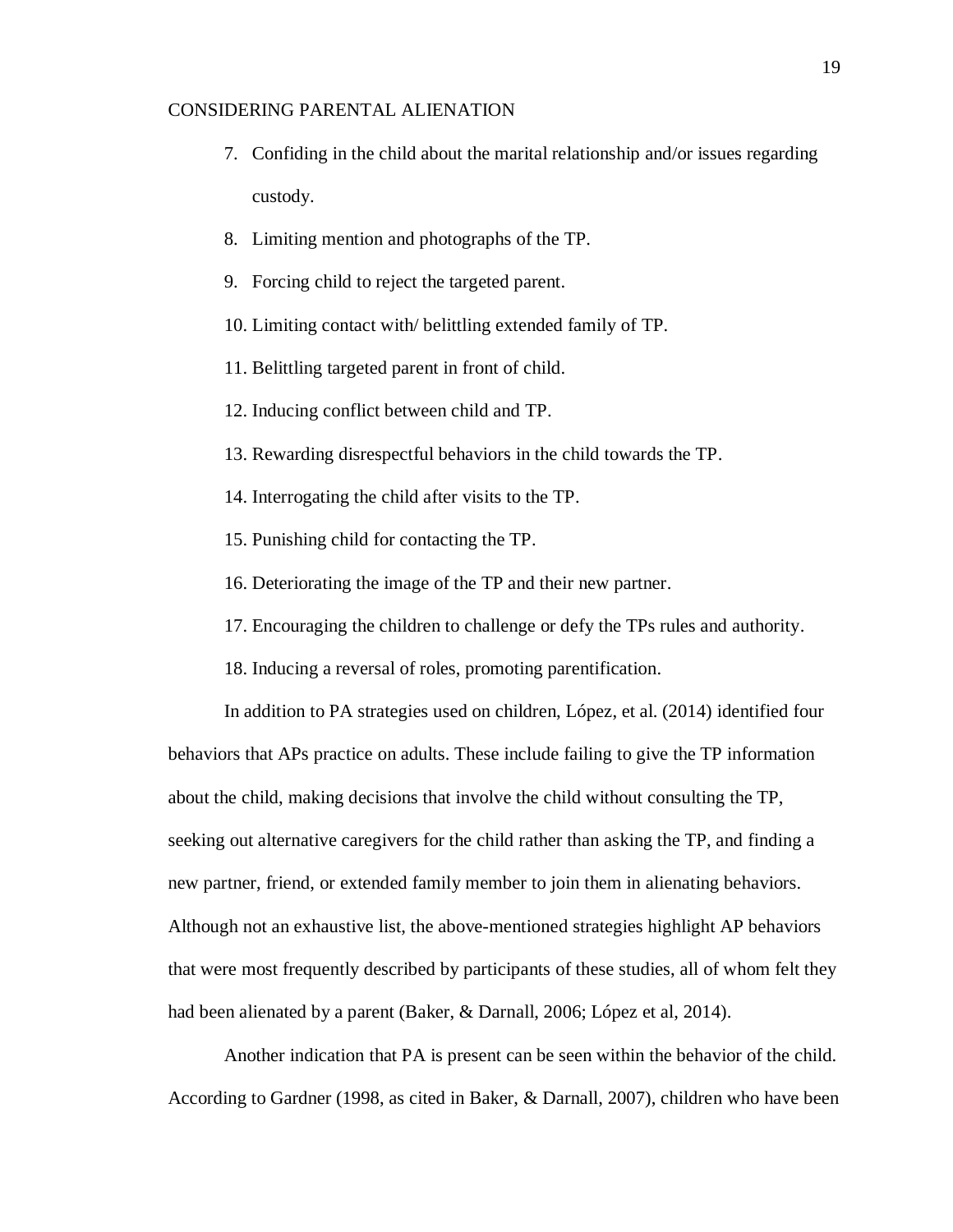successfully alienated may exhibit any of the following eight behaviors: Campaign of denigration of the TP, unsubstantial reasons for hating the TP, a lack of ambivalence towards the TP, denying influence by the AP, lack of guilt or remorse about their feelings or behavior, siding with AP in parental conflicts, using language or phrasing borrowed from the AP, and rejecting the extended family of the TP. Unlike the list of AP behaviors mentioned above, the symptoms within children that Gardner describes are broad and leave a lot of room for interpretation. For this reason, Gardner feels that at least four of the eight symptoms must be present within a child for it to indicate that PA is a factor. Nevertheless, a child exhibiting any of the aforementioned behaviors warrants a closer look by custody evaluators.

#### **The Impact of Parental Alienation on Children**

While separation is troubling for almost all children, high levels of inter-parental conflict can contribute to these negative effects. As Ben-Ami and Baker (2012) note, the level of expressed acrimony between parents during and after separation is found to be the single best predictor of post-divorce outcomes for children. The age of a child plays an important role in how they may process parental separation, and their vulnerability to any subsequent alienating strategies. According to Rand (1997b; Johnston, 1993) children under the age of six tend to exhibit loyalty to whichever parent they are in the physical presence of, while those over seven years often form stronger alignments with APs in an effort to resolve their loyalty conflicts. This tendency increases once a child reaches adolescence. In fact, Wallerstein and Kelly (1980, as cited in Kelly, & Johnston, 2001) once defined PA as a pathological alignment between an angry parent and an older child as a result of divorce. This pattern could be attributed to the emotional and behavioral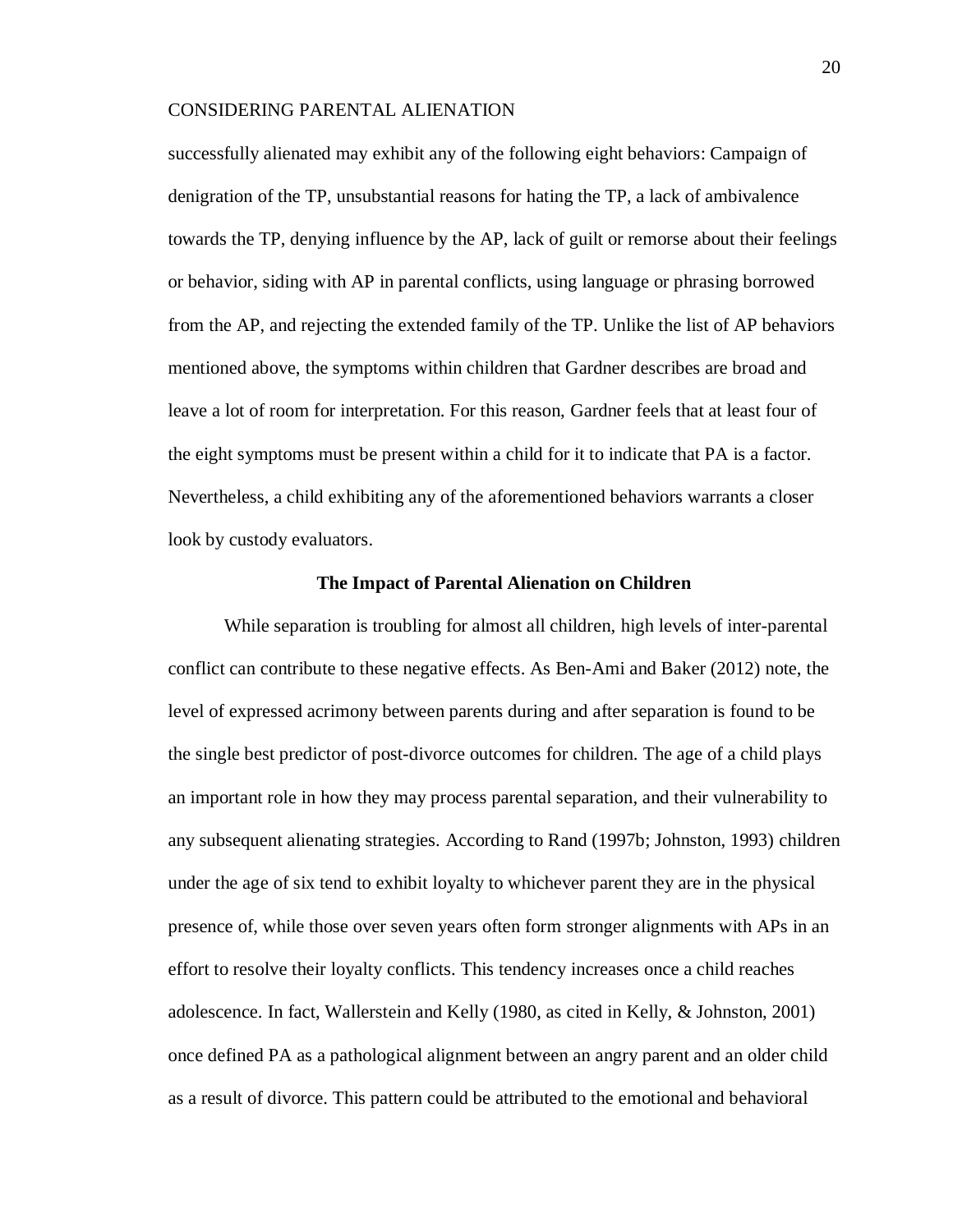issues associated with this stage of development (McCrae et al., 2002). Sometimes referred to as the period of "storm and stress" (Arnett, 1999), adolescence is rife with parental conflict, risk taking, and sensitivity to moods and emotions (McCrae et al., 2002). Therefore, children between the ages of 12 and 18 may exhibit unjustified animosity and negativity towards a parent without the presence of alienating behaviors by the AP (Kelly and Johnston, 2001; Johnston, 1993). Nevertheless, further investigation should be conducted to determine whether PA has been a contributing factor to any child's unjustified hostility towards a parent.

Because PA can severely damage a child's relationship with the TP, it can interfere with the TP's ability to parent effectively (Balmer, Matthewson, & Haines, 2018; Johnston, 2003), and lead to long-term consequences for the child. In mild cases, the child may not obey or respect the TPs rules and boundaries. In more severe cases, where allegations of abuse have been made and the courts are involved, TPs may find themselves feeling as if they are walking in eggshells around their children, uneasy about discipling them at all. In fact, successful alienation can sometimes result in a child's outright refusal to spend time with the TP, diminishing or even completely eliminating contact with them (Balmer et al., 2018; Bernet et al., 2010; Garber, 2011). This disruption in the parent-child relationship produces poor outcomes for children. Research on the long-term effects of inadequate parenting show that children exposed to parental indifference and insufficient parental control have increased rates of depression in adulthood (Bifulco, Brown, & Harris, 1987). Furthermore, studies on early indicators of psychopathology suggest that young children who experience inconsistent parental discipline and disrupted family bonds are at a greater risk for developing life-course-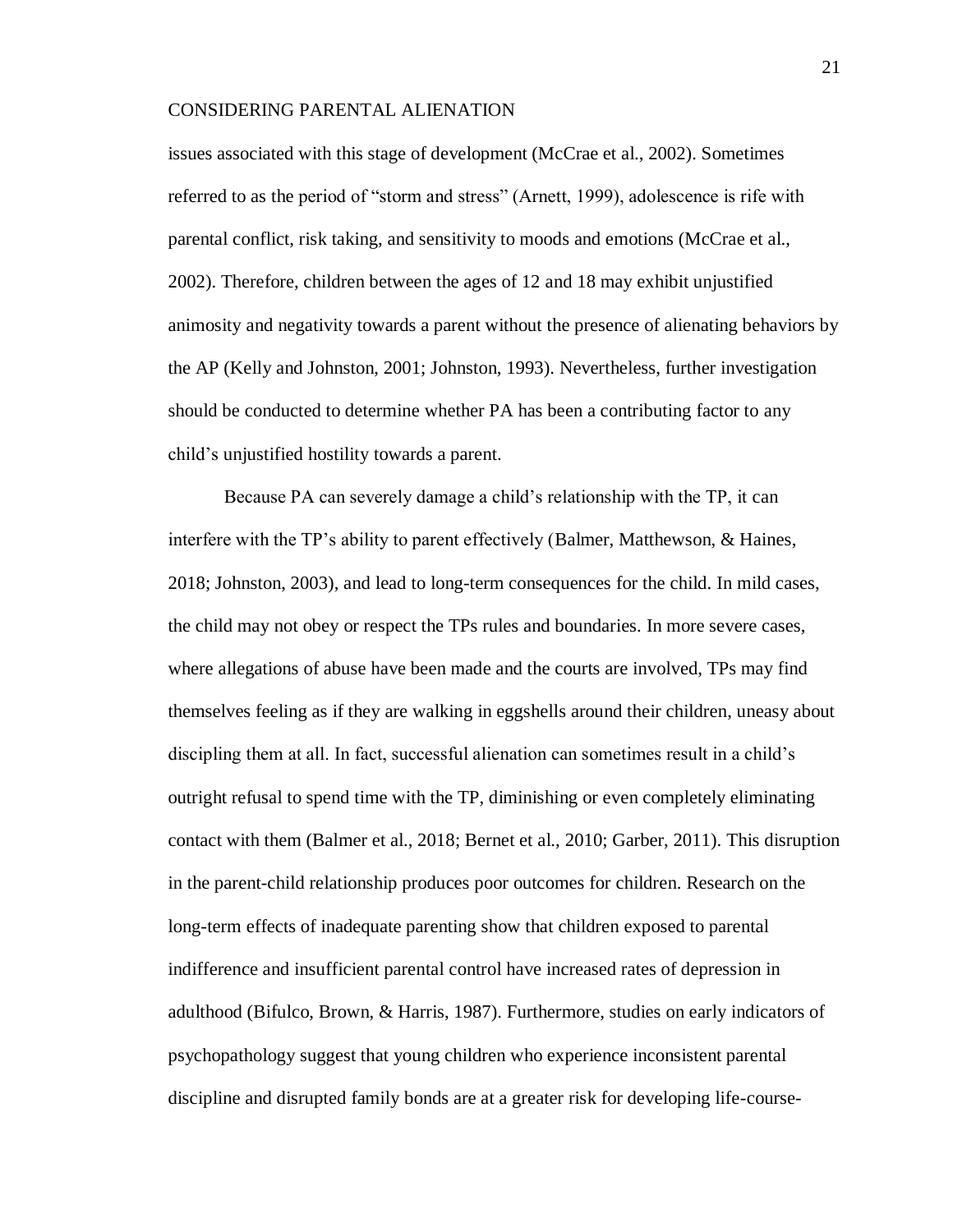persistent antisocial behavior (Fisher, & Brown, 2018; Moffitt, & Capsi, 2001; Feehan, McGee, Stanton, & Silva, 1991). Therefore, while an AP may be pleased with their child's rejection of the TP in the short term, dilution or decimation of a TP's authority as a parent is ultimately to the detriment of the child.

Unfortunately*,* there is further evidence to suggest that the impact of PA can linger on long past the formative years. In their 2012 study, Ben-Ami and Baker measured self-sufficiency and well-being in adults who identified as having been exposed to PA as a child. Overall, participants were found less likely to have completed four years of college, be employed or in school, and more likely to score in the bottom third of the self-sufficiency. They were also more likely to suffer from low self-esteem, anxiety, and depression. Not given the space to develop their own emotional identity, child victims of PA struggle with autonomy, adverse self-evaluation, social isolation, and higher rates of relational dissatisfaction (Aloia, & Strutzenberg, 2018; Leary & MacDonald, 2003; Dumont & Provost, 1999; Murray, Derrick, Leder, & Holmes, 2008). These outcomes point to the long-term toxicity of PA and support the importance of identifying and addressing it early on.

Another study showed a significant correlation between exposure to PA and substance abuse, citing approximately one-third of participants reporting serious problems with drugs and/or alcohol at some point in their lives (Baker, 2005a). As Baker and Ben-Ami (2011) note, the self-medication model of addiction supports the theory that people abuse drugs and alcohol to cope with pain—especially the kind associated with self-hatred and low self-esteem (Khantzian, 1985). These outcomes are not surprising considering the evidence to support that PA promotes an unhealthy parent–child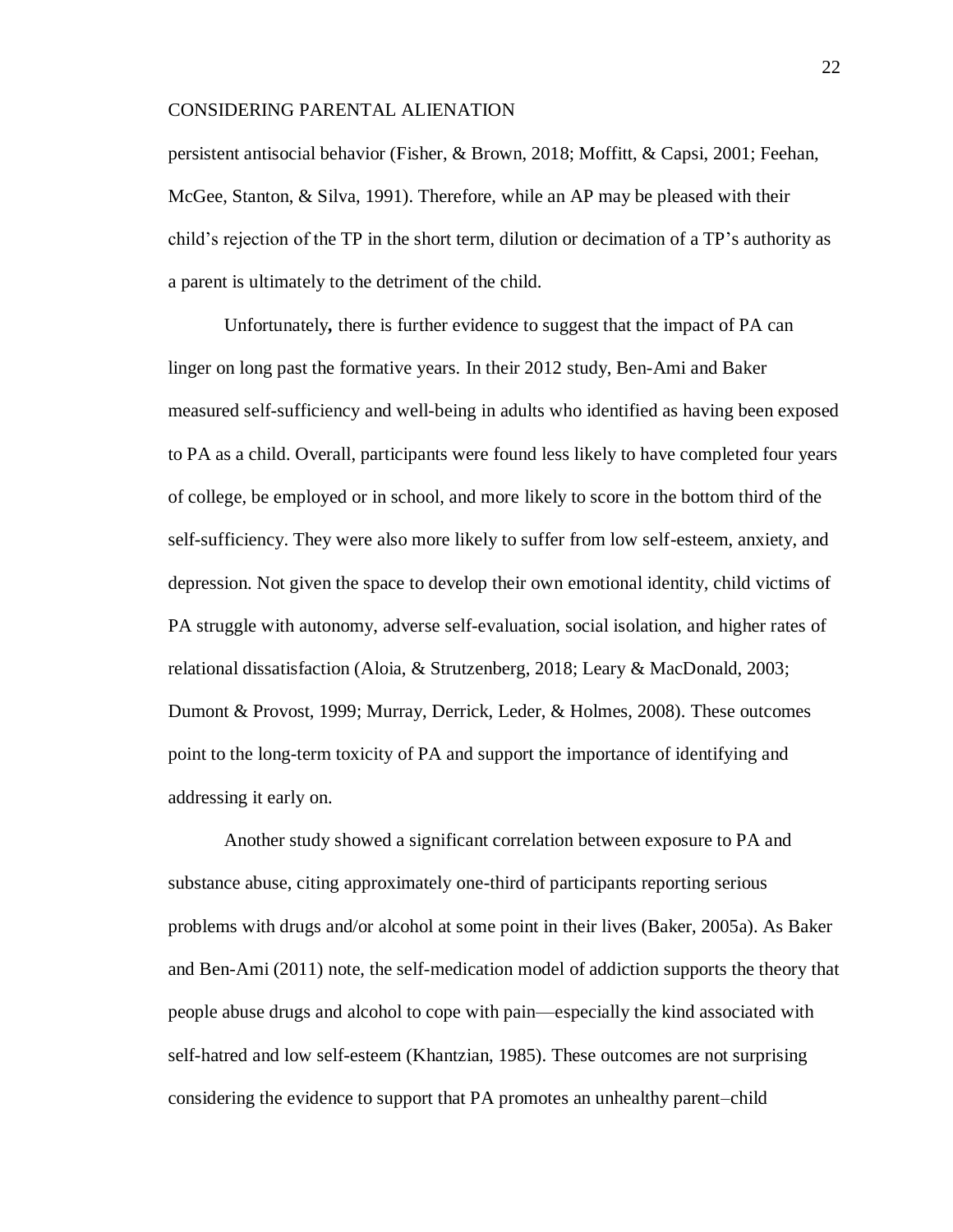relationship with the AP, one that requires strict and expressed loyalty at the child's expense (Aloia, & Strutzenberg, 2018; Baker, 2005b). Overall, the evidence on the impact of PA on children suggest that the effects start early, remain impactful, and without intervention, compound over time (Verrocchio et al., 2017).

#### **Identifying Parental Alienation Within BICS**

Despite the growing body of research on PA, the current awareness about the pervasiveness of this behavior among judges, social workers, child welfare agencies, and family lawyers is unclear. While some report knowledge of PA, there is no consensus on how important its assessment is when determining custody (Baker, 2007). However, in the interest of BICS, it is crucial that indications of PA are factored into evaluations. Otherwise, BICS is not accomplishing what it intends—to support the overall well-being of the child.

One major challenge of identifying PA during the course of a custody evaluation is that BICS does not directly address the construct (Baker et al., 2016). However, there are some areas within the standard where signs of PA could emerge. One area is the custodial wishes of a child— a factor of BICS in more than 12 states (Child Welfare Information Gateway, 2016). These jurisdictions will allow a minor above a certain age (usually 12-14 years) to address the court regarding his or her wishes for custody or visitation (California Legislative Information, 2010). Since most children would probably feel hesitant to publicly express a preference for one parent over another, investigating the reasons behind the the child's wishes may be important in determining whether PA is a factor.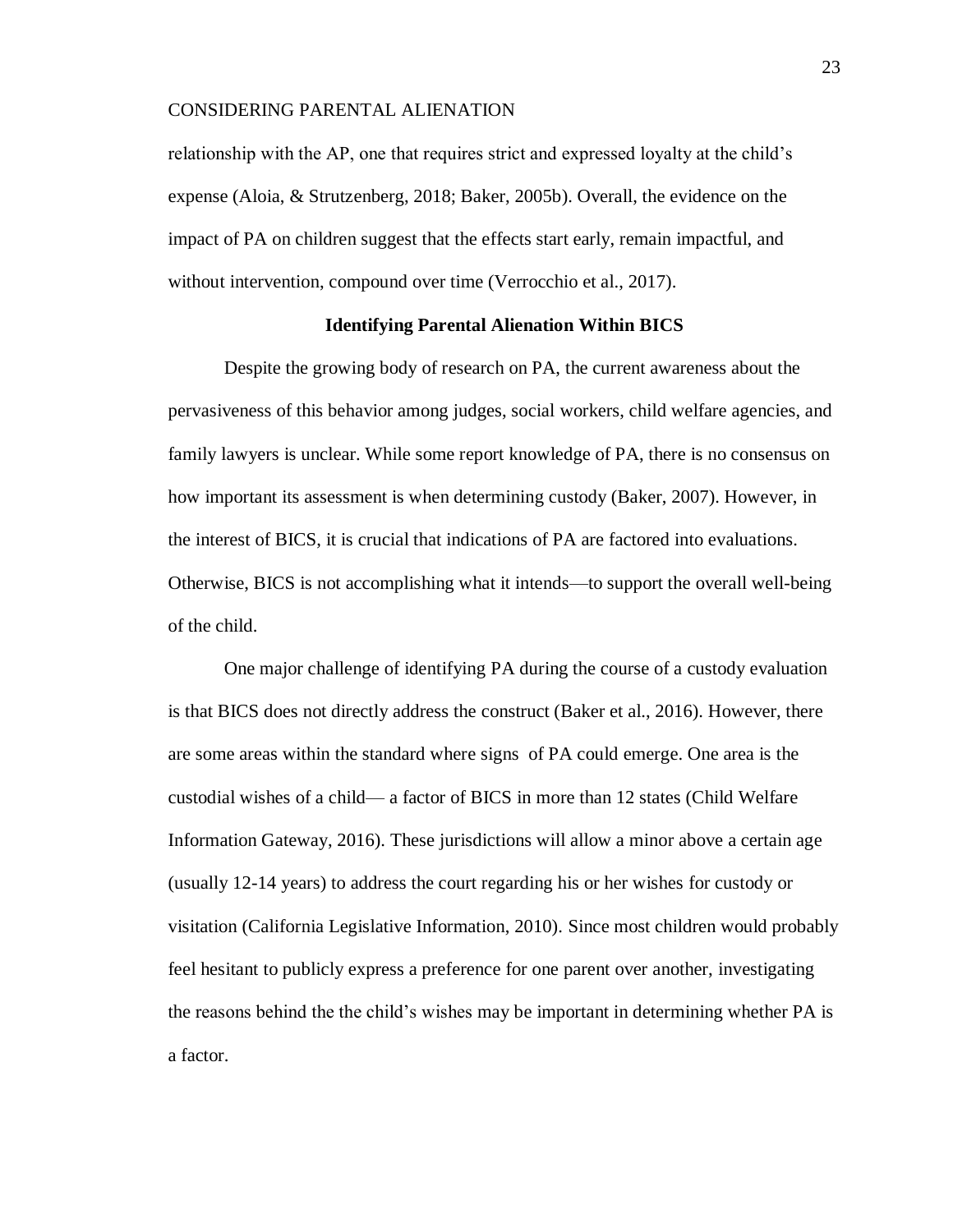Another area that BICS examines is the child's relationship with each parent. It would seem that evaluating this construct could reveal if PA is present. However, if alienation has been effective, then the child's relationship with the TP has been compromised. In these cases, the parent-child relationship may be assessed as poor, when in reality, the TP has been a loving and reliable caregiver. This poses the question of whether the state of the relationship, as measured in BICS, is dictated by the efforts of the parent or the feelings of the child. Ideally, it should be determined by a combination of both, but if PA is a factor then this construct cannot be accurately measured.

A third area of BICS where PA could be assessed is the evaluation of the mental and physical health of all individuals concerned*.* Unfortunately, more than in any other construct of BICS, this intersection of psychology and law can be problematic. Since research suggests that parents who engage in alienating strategies often struggle with certain types of mental illness (Johnson, 1999, as cited in Rand, 1997a), a psychiatric evaluation should be ordered if PA is suspected. However, despite efforts to get a diagnosis of PA into the Diagnostic and Statistical Manual (DSM) (Bernet, 2008; Bernet et al., 2010), it has yet to be recognized as a disorder. Regardless, there is sufficient evidence of the negative impact of PA on children that the lack of a clinical diagnosis should not be relevant when determining BICS. Rather, PA only needs to be identified as an indicator of poor family dynamics—which should be a concern to those evaluating custody.

#### **Methods of Assessing Parental Alienation**

Although there has been considerable research to support the phenomenon and effects of PA, there are limited studies on reliable and valid methods of assessing it.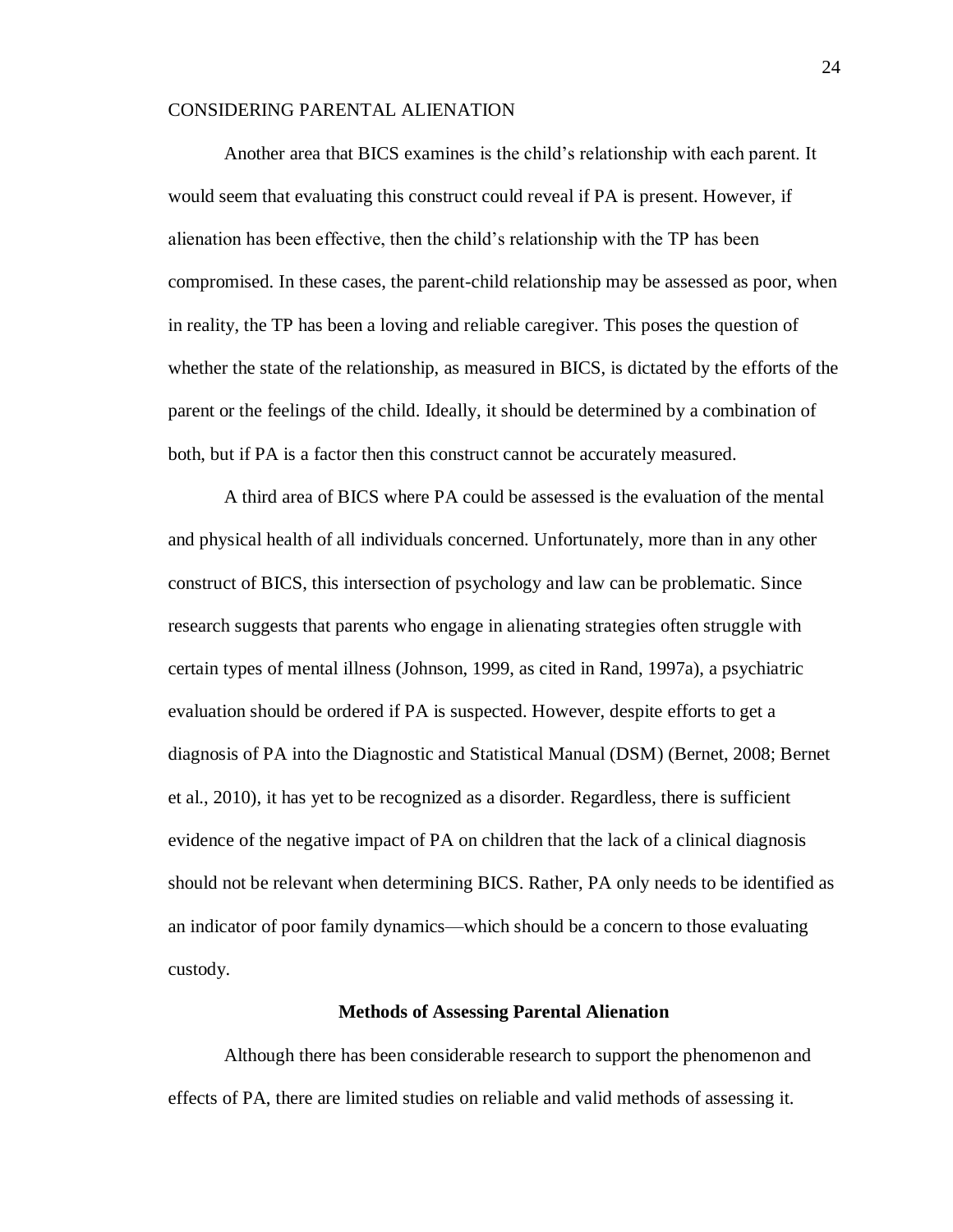However, a few tools have been created. The Baker Strategy Questionnaire (Baker, & Ben-Ami, 2011) is a 20-item measure that assesses the presence of 19 specific AP behaviors and one general behavior that parents might use to induce a loyalty conflict in their child. The Relationship Distancing Questionnaire (Moné & Biringen, 2006) examines a child's feelings of negativity without guilt towards each parent, their complaints about and avoidance of each parent, their level of rejection of each parent, parents' bad-mouthing of each other, and other factors. The Rowlands' Parental Alienation Scale (Rowlands, 2018) looks at six of Gardner's (1998, as cited in Baker, & Darnall, 2007) eight symptoms of PA in children, from the perspective of the TP. However, it appears these are the extent of the tools available to directly assess PA, none of which are used by field professionals at any reportable rate.

There are other tools commonly used by custody evaluators that address PA indirectly. The Children's Perception of Interparental Conflict Scale (Grych, Seid, & Fincham, 1992) asks children 48 questions about how they perceive their parents' level of conflict. The Parent/Child Relationship Inventory (Gerard, 1994, as cited in Coffman, Guerin, & Gottfried, 2006) aims to reveal how parents feel about their children and the task of parenting. It uses 78 items across seven scales: Parental Support, Satisfaction with Parenting, Involvement, Communication, Limit Setting, Autonomy, and Role Orientation. The Parenting Stress Index (Abidin, 1983, as cited in Loyd, & Abidin, 1985) can also be used to identify problems within the parent-child relationship. If abuse has been alleged, the Child Abuse Potential Inventory (Milner, 1986, as cited in Laulik, Allam, & Browne, 2015) is designed to detect the presence of physical child abuse from parents or primary caregivers. Gardner (1992, as cited in Faller, 1998) also created an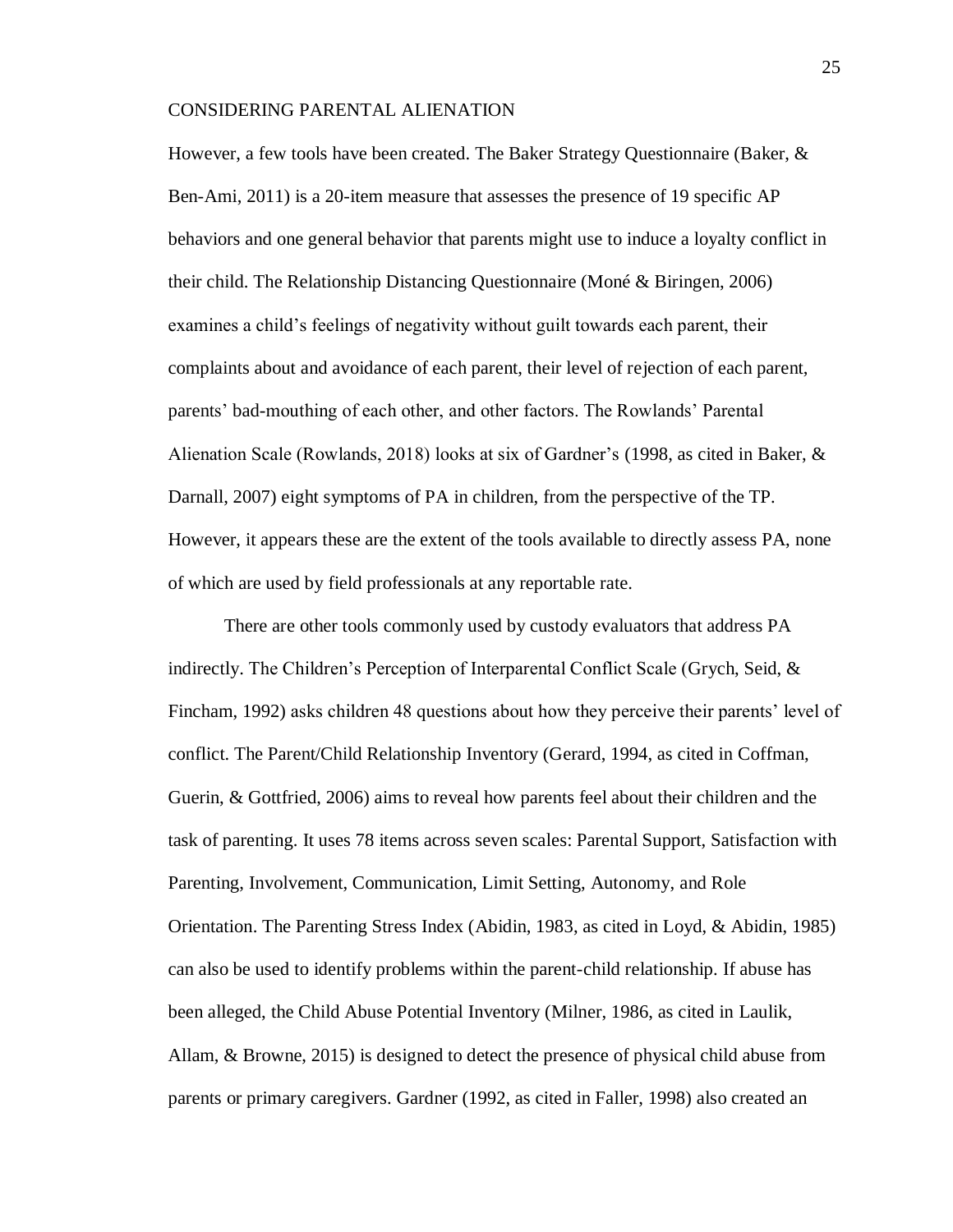assessment tool, the Sexual Abuse Legitimacy Scale, specifically geared towards cases were severe PA is suspected. The goal of the 84-question measure is to discern between true and false claims of sexual abuse. However, it has been criticized for being bias towards one scenario—a mother accusing a father of abusing their child (Faller, 1998). While these tools are useful for assessing various components of BICS and could possibly reveal the presence of PA during an evaluation, a more direct method of specifically assessing PA is needed.

#### **What Custody Evaluators Should Know**

The intersection of psychology and the law can be a rocky terrain, and child custody determination is no exception. Despite the general agreement that decisions should be made with the child's best interests in mind, cohesiveness in the field all but ends there. Not only does BICS criteria vary from state-to-state, but the specific elements within the criteria that are considered vary among judges. When it comes to PA, there is a divide among mental health professionals and custody evaluators on how much credence it deserves. While some advocate for the recognition of PA, others feel there is not enough scientific evidence to support it (Pepiton, Alvis, Allen, & Logid, 2012; Bruch, 2002; Faller, 1998; Myers, 1990). For decisions as important as a child's well-being, it is difficult to comprehend that the BICS process can be so unclear, devoid of structure, and vulnerable to chance.

If PA is identified during the course of a custody evaluation, more clarity is needed on how it will be treated. While the courts can order an AP to attend parenting and/or anger management classes, even therapy, there are often no concrete consequences attached if the order is not adhered to (Turkat, 1994). This can be frustrating, especially if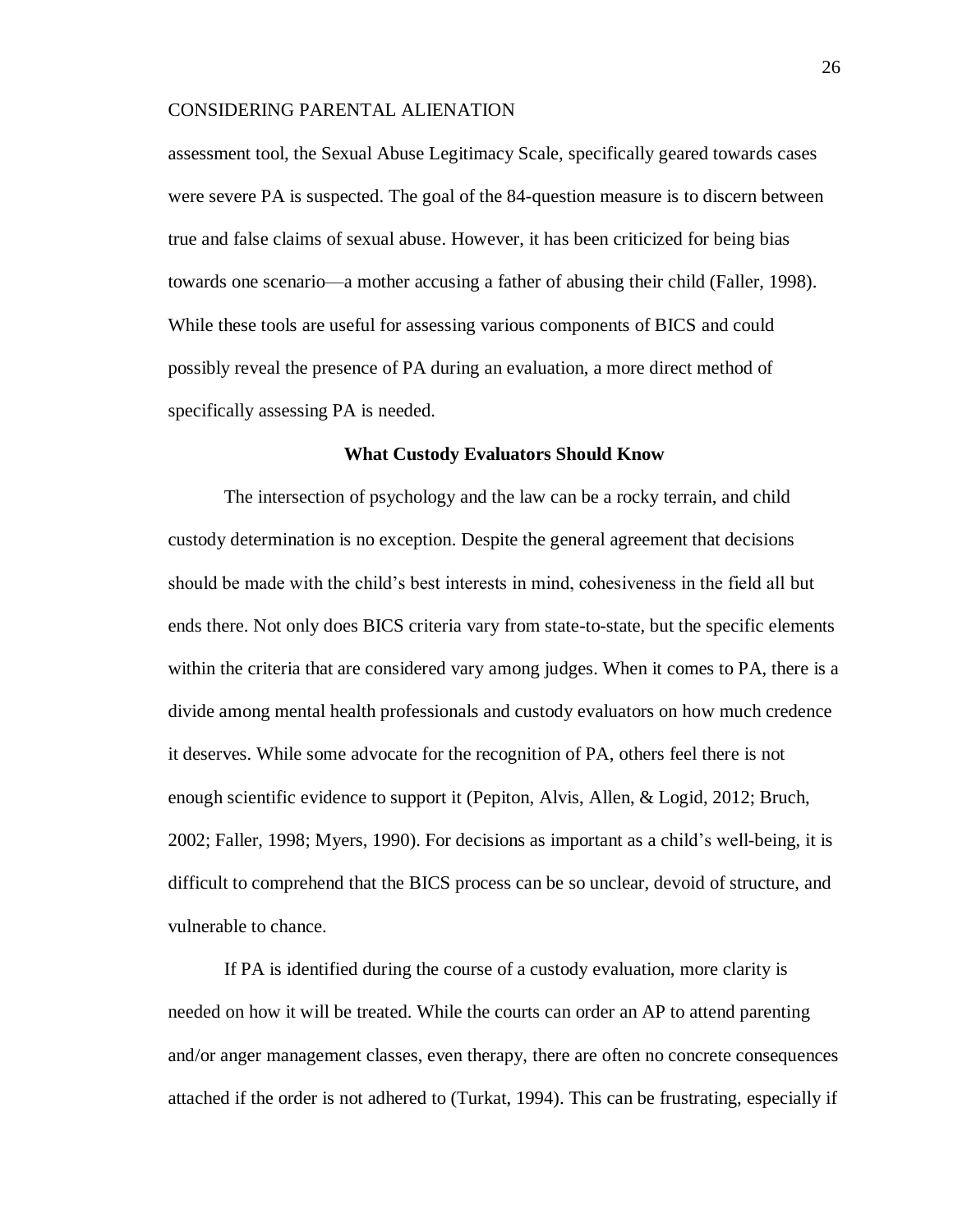the custody agreement includes a non-disparagement clause explicitly instructing both parents to refrain from speaking ill of each other in the presence of the child (Judicial Council of California, 2016). Warshak (2001) suggests that sanctions similar to those imposed on a parent who fails to pay alimony or child support should be established. These include fines, community service, driver license suspension, house arrest, and even short-term incarceration. While a court order implies that a lack of compliance has consequences, in order to effectively combat PA, it is crucial that these consequences are solidified, made clear to all parties, and delivered when necessary.

Depending on the severity of PA in a case, judges may have increasingly tough decisions to make about custody. If a child has made allegations of abuse against the TP, sole custody will typically be immediately awarded to the AP. If these allegations are a symptom of alienation, and thus false, this can serve as positive reinforcement for the APs behavior, resulting in the child's continued exposure to PA. While PA is a form of psychological abuse (Verrocchio et al., 2017), courts are undoubtedly obligated to put more weight on allegations where a child's physical well-being is at stake. Nevertheless, abuse of any kind is unacceptable. Therefore, the court system is in need of firmer enforcement and more consistent sanctions for parents who have been found to be engaging in PA (Verrocchio et al., 2017).

#### **Important Factors Related to Parental Alienation**

Although there is not a specific kind of parent who engages in PA, research suggests that there are some biological, psychological and environmental factors that are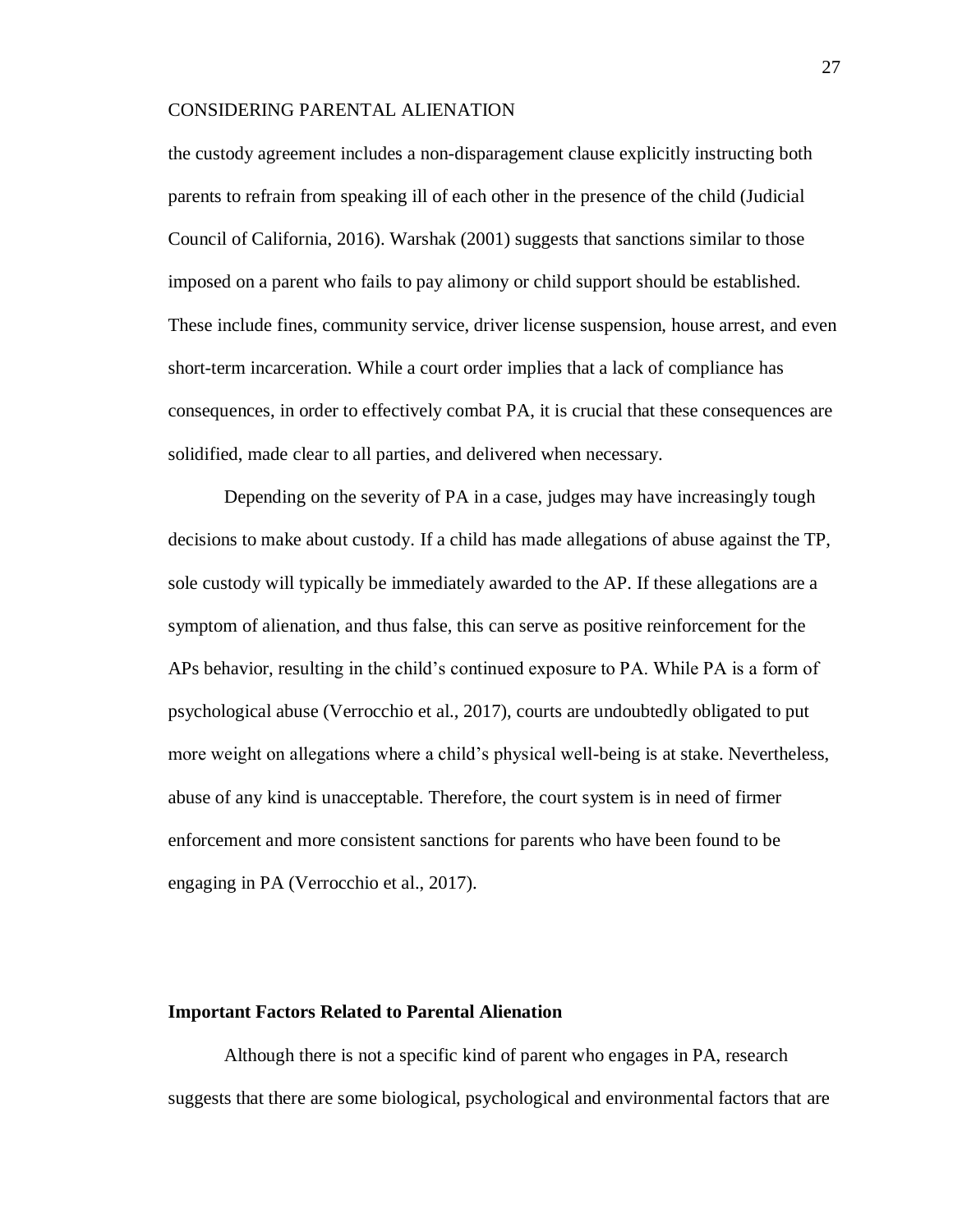relevant to this type of behavior. Being aware of how these components can contribute to PA may help evaluators make quicker assessments and gain a better understanding how to best rectify the issue.

**Gender.** Once thought to be more prevalent in mothers, research has shown that APs are just as likely to be fathers (Gardner, 2002). However, there does seem to be a gender difference in alienating strategies. Although the impact on the child is the same, women are more likely to denigrate the father in front of the child, while fathers are more likely to alienate by encouraging the child to be defiant towards to the mother (Balmer et al., 2018; López et al., 2014). There is also evidence to support that a mother's alienating behavior can sabotage the father-child relationship more effectively than the father's alienating behavior can sabotage the mother-child relationship (Johnston, 2003). However, this may have more to do with the tendency for mothers to have primary custody (López et al., 2014; Johnston 2003) than it does with the potency of their alienating strategies.

**Mental Health.** Parents who struggle with certain types of mental illness are more likely to engage in alienating behaviors. Rand (1997a) states that in severe cases, where TPs have been falsely accused of physical or sexual abuse, the AP often has been previously diagnosed with a personality disorder like borderline, histrionic, or paranoid. Johnston (1999, as cited in Rand, 1997a) found that in high-conflict divorces, one or both parents may be narcissistically vulnerable, exhibiting defense mechanisms such as externalization, denial and projection. Other disorders, like Munchausen Syndrome by Proxy, could drive a parent to desperate measures in order to gain sole custody (Rand, 1997a). In less extreme cases, APs may also, on some level, welcome the chaos that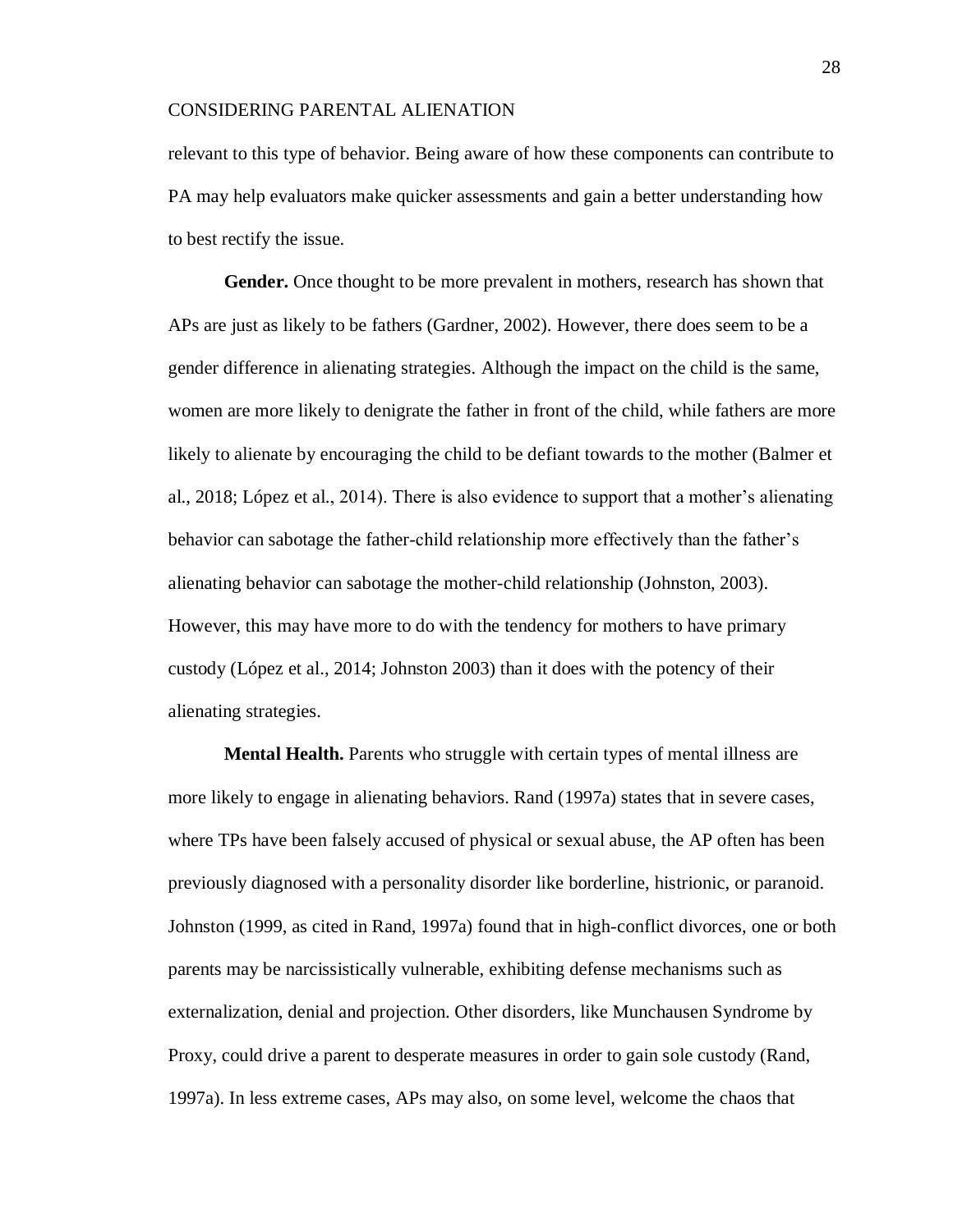accompanies high-conflict and alienating strategies as a distraction from their own issues. These may range from internal strife, like depression, to more complicated problems that threaten their own custody rights—like substance abuse, criminal behavior, criminal involvement, physical and/or sexual abuse (Rand, 1997a). Thus, in cases where PA is reported, it is not unusual to find that mental illness has played a role.

**Circumstances.** In her research, Rand (1997a) also found that external triggers, such as a TP getting married or finding a new partner, can also be a driving force behind PA. Parents who have specific vulnerabilities to separation and loss, perhaps due to past traumas or attachment issues, may also be more likely to want revenge on the TP (Baker, 2006; Bernet, 2008; Rand, 1997a). This fragility could also lead a parent to overwhelm their child by inappropriately confiding in them about their feelings of abandonment and loneliness. Wallerstein (1985) refers to this as the "overburdened child," saddled with the responsibility of taking care of their parent's emotions as well as having to process their own. Although it is not uncommon for divorce to bring out the worst in people, especially when children are involved, those with predisposed sensitivities to loss may be more likely to become overwhelmed by their emotions and engage in alienating behaviors.

#### **Further Considerations of Parental Alienation**

Aside from the damage that PA inflicts upon children and families, its negative impact on society should also be considered. Given the positive correlation between PA and mental health disorders like anxiety, depression, and substance abuse (Baker, 2005a), PA contributes to the global disease burden of mental illness. Statistics show that mental illnesses account for 47% of all disability in economically developed countries and 28% worldwide (Oltmanns, & Emery, 2015). Unfortunately, these rates are expected to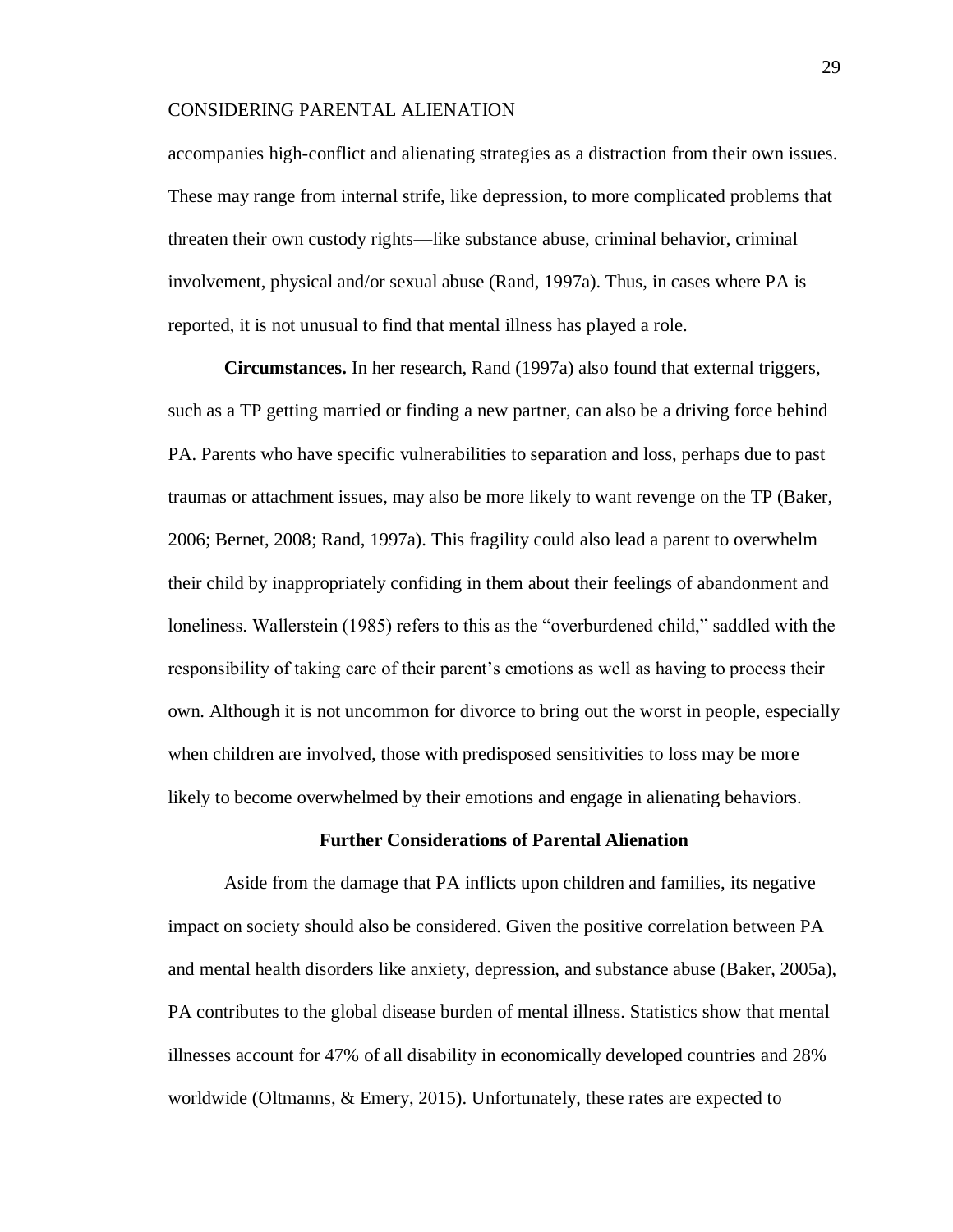increase by 2020 (Murray, Lopez, World Health Organization, World Bank, & Harvard School of Public Health, 1996; Oltmanns, & Emery, 2015). According to the World Health Organization (2011), mental illness is the leading cause of disability adjusted life years (DALYs) worldwide. On a domestic scale, the lifetime prevalence of anxiety and mood disorders is approximately 31% and 21%, respectively, and as high as 35% for substance use disorders (Harvard Medical School, 2007). According to the American Journal of Preventive Medicine (2017), this problem comes at a high price, with depression alone costing an average of \$10,000 per patient annually. This data illustrates the profound and wide-ranging negative impact of PA on society and the importance of addressing it in families.

#### **Conclusion**

Within the context of high-conflict divorce and custody disputes, PA is a pervasive problem that can have a negative impact on children. Whether confined to toxic behaviors of a parent, or including subsequent symptoms in a child, PA within a family system must be identified and addressed when evaluating custody arrangements that are in line with BICS.

While BICS criteria varies from state to state, a stable measure of the core concepts will vastly improve the process in which custody is determined. Furthermore, protocol on how much weight to give each criterion in BICS, and how to deal with conflicting factors within its constructs, will increase its effectiveness in custody decisions and decrease the influence of personal biases and agendas. Additionally, clarification of the terms used within BICS will help minimize litigation loopholes.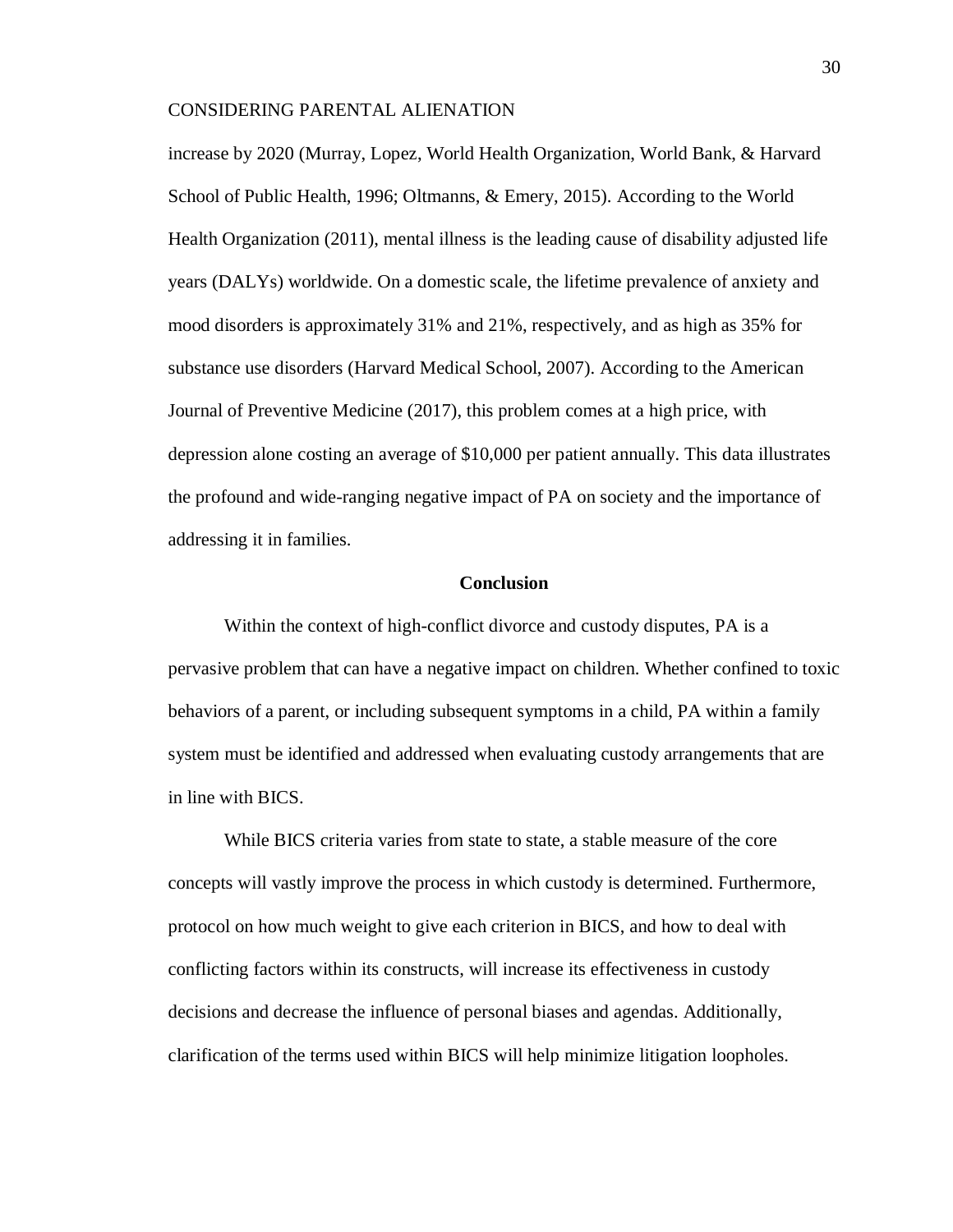Therefore, more research is needed into reliable and valid methods of assessing BICS factors, including PA.

If PA is identified or suspected during the custody evaluation process, the courts must work on establishing and enforcing more concrete sanctions for parents who do not comply with legal custody agreements, like those in violation of non-disparagement clauses. Evaluators must also commit to taking PA seriously by recognizing and documenting alienating behaviors of parents, as well as signs of alienation within children. As Verrocchio et al. (2017) points out, this contribution will help improve the effectiveness of family interventions and create a more comprehensive picture of what the child's needs are. Combating PA requires a concerted effort from judges, custody evaluators, psychologists, lawyers, and TPs.

Finally, although there is some divisiveness in the psycho-legal field about the validity of PA as a disorder or a syndrome, these conflicting viewpoints should not distract judges and custody evaluators from recognizing its potential damaging effect on children. Although exposure to PA is shown to lead to serious and destructive psychological conditions, such as anxiety, depression, and substance use disorders, the absence of a clinical condition does not make PA any less crucial when considering potential harm to a child. Therefore, in keeping with the goal of BICS, the presence of PA must be investigated and considered when assessing a custodial arrangement that will best serve a child's overall health and well-being.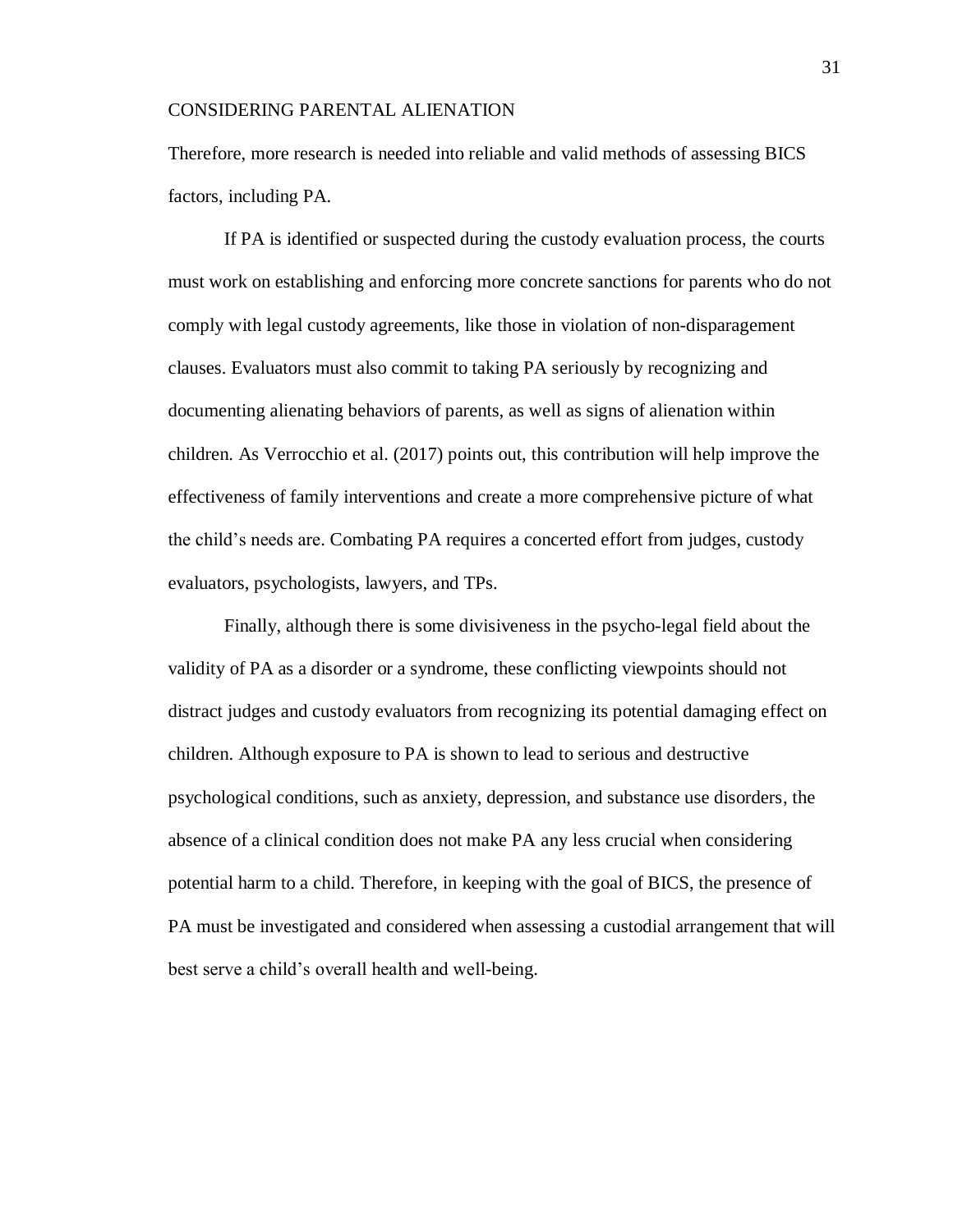#### References

- Ackerman, M. J., & Pritzl, T. B. (2011). Child custody evaluation practices: A 20-year follow-up. *Family Court Review, 49*(3), 618-628. doi:10.1111/j.1744- 1617.2011.01397.x
- Afifi, T. D., & Schrodt, P. (2003). "Feeling caught" as a mediator of adolescents' and young adults' avoidance and satisfaction with their parents in divorced and nondivorced households. *Communication Monographs, 70*(2), 142-173. doi:10.1080/0363775032000133791
- Aloia, L. S., & Strutzenberg, C. (2018). Parent–Child communication apprehension: The role of parental alienation and self-esteem. *Communication Reports,* , 1-14. doi:10.1080/08934215.2018.1514641
- Amato, P. R., & Afifi, T. D. (2006). Feeling caught between parents: Adult children's relations with parents and subjective well-being. *Journal of Marriage and Family, 68*(1), 222-235. doi:10.1111/j.1741-3737.2006.00243.x
- American Journal of Preventive Medicine. (2017). Total annual per-patient costs of select chronic diseases in the United States for the period 2000-2016 (in U.S. dollars). In Statista - The Statistics Portal. Retrieved December 1, 2018, from https://wwwstatista-com.ccl.idm.oclc.org/statistics/905242/chronic-disease-annual-costs-inthe-us-per-patient-total/.
- American Psychological Association (2010). Guidelines for Child Custody Evaluations in Family Law Proceedings. Retrieved on October 19, 2018 from <https://www.apa.org/pubs/journals/features/child-custody.pdf>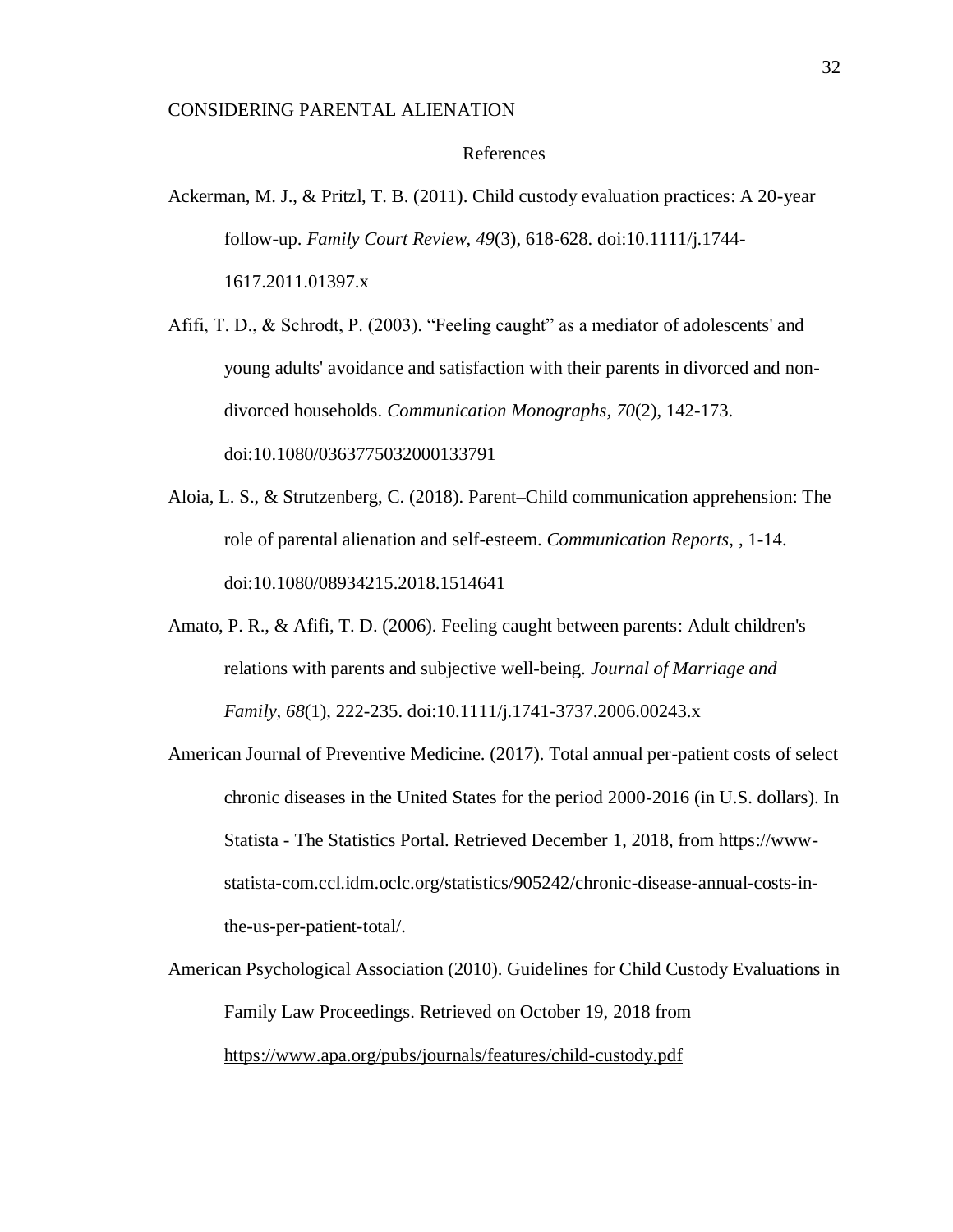Arnett, J. J. (1999). Adolescent storm and stress, reconsidered. *American Psychologist, 54*(5), 317-326. doi:10.1037/0003-066X.54.5.317

Association of Family and Conciliation Courts. (2006). *Model standards of practice for child custody evaluation.* Association of Family and Conciliation Courts. Retrieved from

<https://www.afccnet.org/Portals/0/ModelStdsChildCustodyEvalSept2006.pdf>

- Baker, A. J. L. (2005a). The long-term effects of parental alienation on adult children: A qualitative research study. *The American Journal of Family Therapy, 33*(4), 289- 302. doi:10.1080/01926180590962129
- Baker, A. J. L. (2005b). The cult of parenthood: A qualitative study of parental alienation. *Cultic Studies Review*, 4(1), 1-29.
- Baker, A. J. L. (2006). Patterns of parental alienation syndrome: A qualitative study of adults who were alienated from a parent as a child. *The American Journal of Family Therapy, 34*(1), 63-78. doi:10.1080/01926180500301444
- Baker, A. J. L. (2007). Knowledge and attitudes about the parental alienation syndrome: A survey of custody evaluators. *The American Journal of Family Therapy, 35*(1), 1-19. doi:10.1080/01926180600698368

Baker, A. J. L., & Ben-Ami, N. (2011). To turn a child against a parent is to turn a child against himself: The direct and indirect effects of exposure to parental alienation strategies on self-esteem and well-being. *Journal of Divorce & Remarriage, 52*(7), 472-489. doi:10.1080/10502556.2011.609424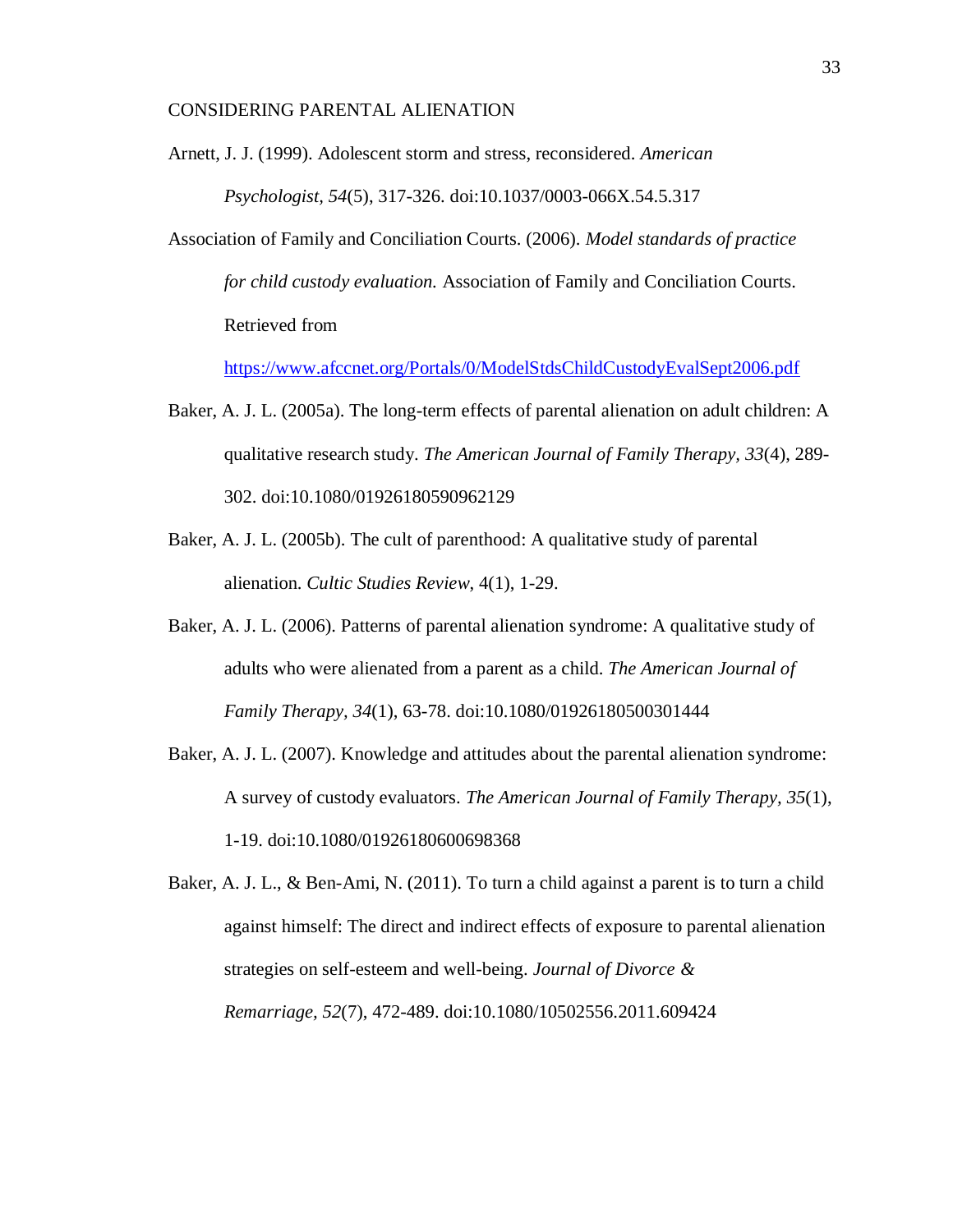- Baker, A. J. L., & Damall, D. C. (2007). A construct study of the eight symptoms of severe parental alienation syndrome. *Journal of Divorce & Remarriage, 47*(1-2), 55-75. doi:10.1300/J087v47n01\_04
- Baker, A. J. L., & Darnall, D. (2006). Behaviors and strategies employed in parental alienation. *Journal of Divorce & Remarriage, 45*(1-2), 97-124. doi:10.1300/J087v45n01\_06
- Baker, A. J. L., & Eichler, A. (2016). The linkage between parental alienation behaviors and child alienation. *Journal of Divorce & Remarriage, 57*(7), 475-484. doi:10.1080/10502556.2016.1220285
- Baker, A. J. L., Asayan, M., & LaCheen-Baker, A. (2016). Best interest of the child and parental alienation: A survey of state statutes. *Journal of Forensic Sciences, 61*(4), 1011-1016. doi:10.1111/1556-4029.13100
- Balmer, S., Matthewson, M., & Haines, J. (2018). Parental alienation: Targeted parent perspective. *Australian Journal of Psychology, 70*(1), 91-99. doi:10.1111/ajpy.12159
- Becker, M. (1992). Maternal feelings: Myth, taboo, and child custody. *S. Cal. Rev. L. & Women's Stud*., 1, 133.
- Ben-Ami, N., & Baker, A. J. L. (2012). The long-term correlates of childhood exposure to parental alienation on adult self-sufficiency and well-being. *The American Journal of Family Therapy, 40*(2), 169-183. doi:10.1080/01926187.2011.601206
- Bernet, W. (2008). Parental alienation disorder and DSM-V. *The American Journal of Family Therapy, 36*(5), 349-366. doi:10.1080/01926180802405513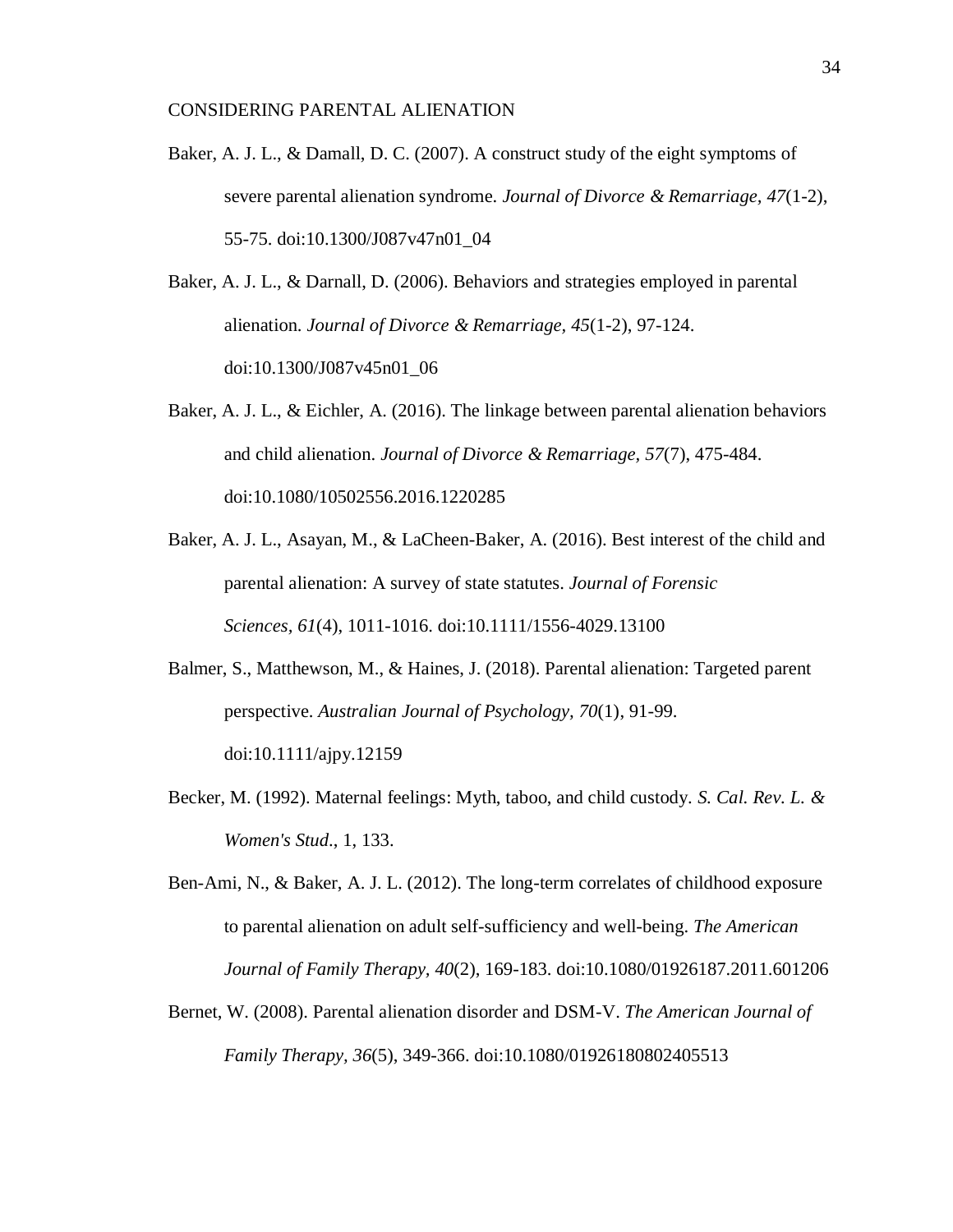- Bernet, W., von Boch-Galhau, W., Baker, A. J. L., & Morrison, S. L. (2010). Parental alienation, DSM-V, and ICD-11. *The American Journal of Family Therapy, 38*(2), 76-187. doi:10.1080/01926180903586583
- Bifulco, A. T., Brown, G. W., & Harris, T. O. (1987). Childhood loss of parent, lack of adequate parental care and adult depression: A replication. *Journal of Affective Disorders, 12*(2), 115-128. doi:10.1016/0165-0327(87)90003-6
- Bruch, C. S. (2002). Parental alienation syndrome and alienated children-getting it wrong in child custody cases. *Child and Family Law Quarterly, 14*(381)
- Bureau of Labor Statistics. (2108). Employment status of the civilian population by sex and age. Retrieved from<https://www.bls.gov/news.release/empsit.t01.htm>
- California Courts. (2018). Basics of Custody & Visitation Orders. Retrieved November 15, 2018, from<http://www.courts.ca.gov/17975.htm>
- California Legislative Information (2010). Family Code 3042 (c), Retrieved from [https://leginfo.legislature.ca.gov/faces/codes\\_displaySection.xhtml?sectionNum=](https://leginfo.legislature.ca.gov/faces/codes_displaySection.xhtml?sectionNum=3042.&lawCode=FAM/) [3042.&lawCode=FAM](https://leginfo.legislature.ca.gov/faces/codes_displaySection.xhtml?sectionNum=3042.&lawCode=FAM/)
- Child Welfare Information Gateway. (2016). Determining the best interests of the child. Washington, DC: U.S. Department of Health and Human Services, Children's Bureau.
- Clarke-Stewart, K. A., Vandell, D. L., McCartney, K., Owen, M. T., & Booth, C. (2000). Effects of parental separation and divorce on very young children. *Journal of Family Psychology, 14*(2), 304-326. doi:10.1037/0893-3200.14.2.304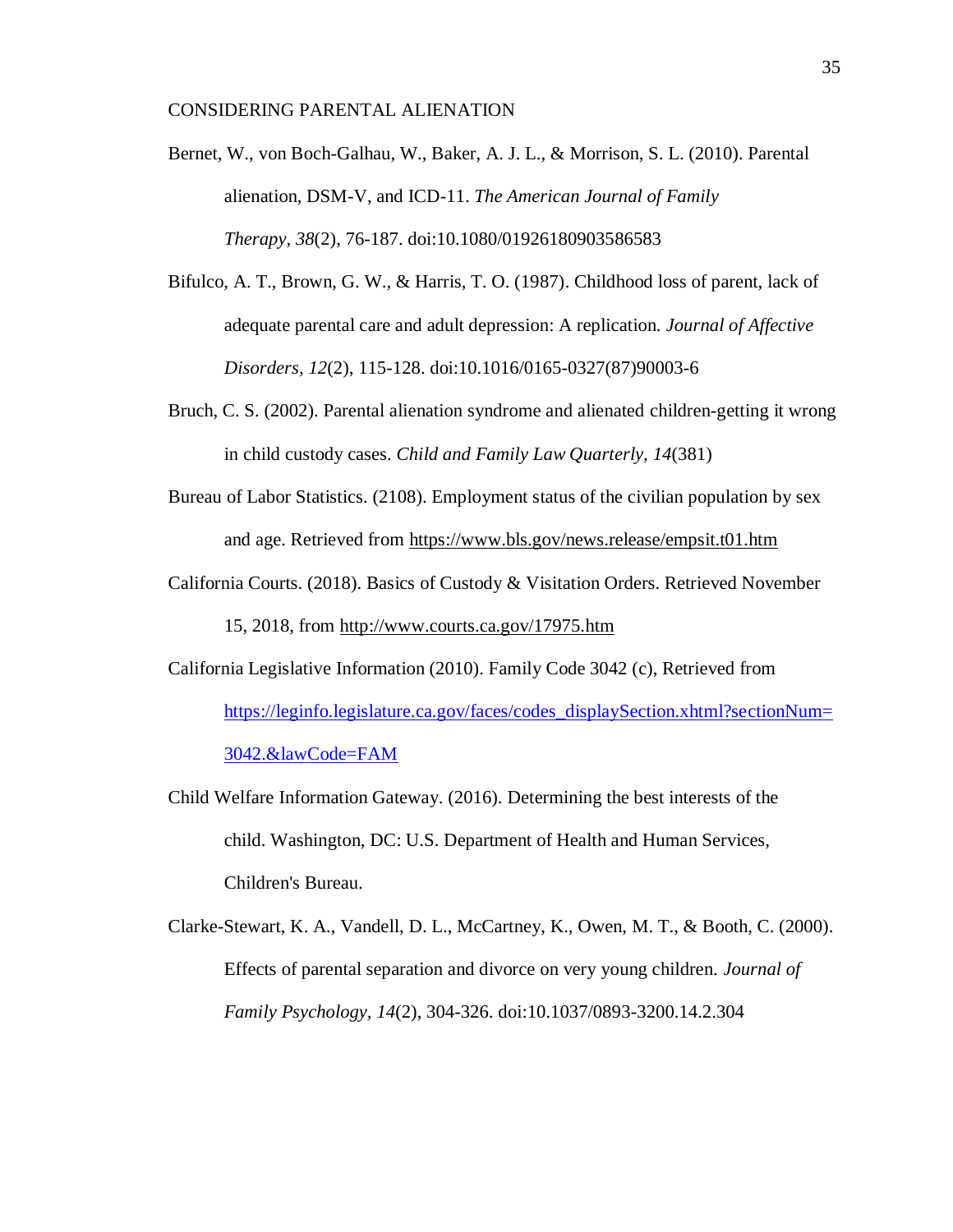- Coffman, J. K., Guerin, D. W., & Gottfried, A. W. (2006). Reliability and validity of the parent-child relationship inventory (PCRI). Psychological Assessment, 18(2), 209-214. doi:10.1037/1040-3590.18.2.209
- Continuity [Def. 1.1]. (n.d.). In Oxford Dictionaries Online, Retrieved October 19, 2018 from<https://en.oxforddictionaries.com/definition/continuity>
- Dumont, M., & Provost, M. (1999). Resilience in adolescents: Protective role of social support, coping strategies, self-esteem, and social activities on experience of stress and depression. *Journal of Youth and Adolescence, 28*(3), 343-363. doi:1021637011732
- Dupaix, L. B. (1987). Best interests revisited: In search of guidelines. *Utah L. Rev.*, 651.
- Emery, R. E., Otto, R. K., & O'Donohue, W. T. (2005). A critical assessment of child custody evaluations: Limited science and a flawed system. *Psychological Science in the Public Interest, 6*(1), 1-29. doi:10.1111/j.1529-1006.2005.00020.x
- Faller, K. C. (1998). The parental alienation syndrome: What is it and what data support it?. *Child maltreatment*, *3*(2), 100-115. doi:10.1177/1077559598003002005
- Feehan, M., McGee, R., Stanton, W. R., & Silva, P. A. (1991). Strict and inconsistent discipline in childhood: Consequences for adolescent mental health. *The British Journal of Clinical Psychology, 30 (Pt 4)*(4), 325-331. doi:10.1111/j.2044- 8260.1991.tb00953.x
- Fisher, J., & Brown, J. (2018). A prospective, longitudinal examination of the influence of childhood home and school contexts on psychopathic characteristics in adolescence. *Journal of Youth and Adolescence, 47*(10), 2041-2059. doi:10.1007/s10964-018-0861-2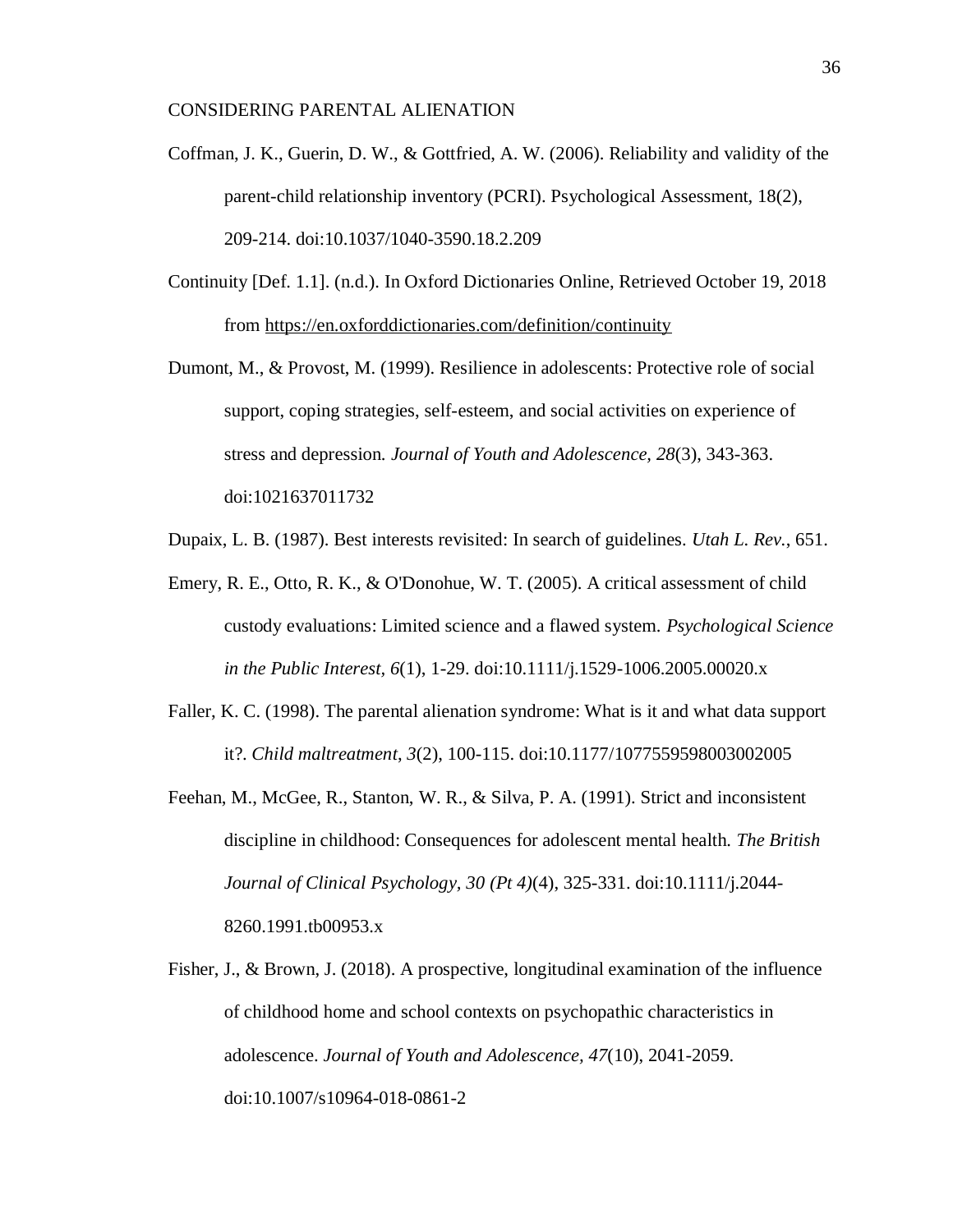- Garber, B. D. (2011). Parental alienation and the dynamics of the enmeshed parent–child dyad: Adultification, parentification, and infantilization. *Family Court Review*, 49(2), 322-335. doi:10.1111/j.1744-1617.2011.01374.x
- Gardner, R. A. (1991). Legal and psychotherapeutic approaches to the three types of Parental Alienation Syndrome families. *Court Review of American Judges Association,* 28, 14-21.
- Gardner, R. A. (2001). Parental alienation syndrome (PAS): Sixteen years later. In *Academy Forum*, 45, 10-12.
- Gardner, R. A. (2002). Parental alienation syndrome vs. parental alienation: Which diagnosis should evaluators use in child-custody disputes? *The American Journal of Family Therapy*, 30(2), 93-115. doi:10.1080/019261802753573821
- Gardner, R. A., MD. (1985). Recent Trends in Divorce and Custody Litigation. *Academy Forum, 29*, 3-7. Retrieved September 30, 2018, from [https://www.fact.on.ca/Info/pas/gardnr85.htm.](https://www.fact.on.ca/Info/pas/gardnr85.htm)
- Grych, J. H., Seid, M., & Fincham, F. D. (1992). Assessing marital conflict from the child's perspective: The children's perception of interparental conflict scale. *Child Development, 63*(3), 558-572. doi:10.1111/j.1467-8624.1992.tb01646.x
- Harvard Medical School. (2007). National comorbidity survey. Retrieved from [https://www.hcp.med.harvard.edu/ncs/index.php.](https://www.hcp.med.harvard.edu/ncs/index.php) Data Table 1: [Lifetime](https://www.hcp.med.harvard.edu/ncs/ftpdir/table_ncsr_LTprevgenderxage.pdf)  [prevalence DSM-IV/WMH-CIDI disorders by sex and cohort.](https://www.hcp.med.harvard.edu/ncs/ftpdir/table_ncsr_LTprevgenderxage.pdf)
- Johnston, J. R. (1993). Children of divorce who refuse visitation. In C. Depner & J. H. Bray (Eds.), Non-residential parenting: New vistas in family living (pp. 109-135). Newbury Park, CA: Sage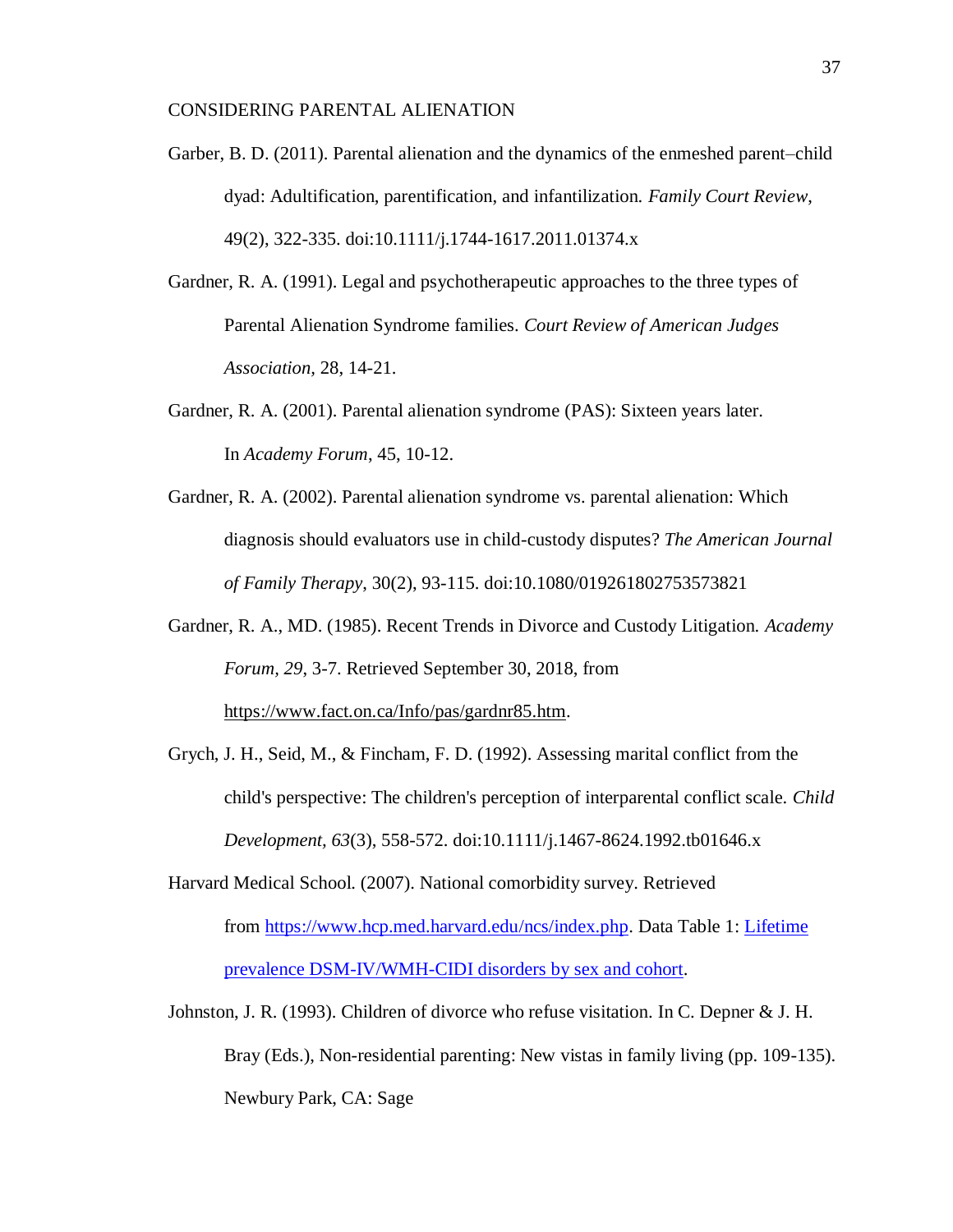Johnston, J. R. (2003). Parental alignments and rejection: An empirical study of alienation in children of divorce. *The Journal of the American Academy of Psychiatry and the Law, 31*(2), 158. Retrieved

from <https://www.ncbi.nlm.nih.gov/pubmed/12875493>

- Judicial Council of California. (2016). Additional provisions physical custody attachment. Retrieved from<http://www.courts.ca.gov/documents/fl341d.pdf>
- Kalverboer, M., Ten Brummelaar, M., Post, W., Zijlstra, E., Harder, A., & Knorth, E. (2012). The best interest of the child-questionnaire, reliability and validity: Preliminary data on the question 'where to live after detention or secure treatment?'. *Criminal Behaviour and Mental Health, 22*(1), 41-52. doi:10.1002/cbm.825
- Kelly, J. B. (1997). The best interests of the child. *Family Court Review, 35*(4), 377-387. doi:10.1111/j.174-1617.1997.tb00480.x
- Kelly, J. B., & Johnston, J. R. (2001). THE ALIENATED CHILD:A reformulation of parental alienation syndrome. *Family Court Review, 39*(3), 249-266. doi:10.1111/j.174-1617.2001.tb00609.x
- Khantzian, E. J. (1985). The self-medication hypothesis of addictive disorders: Focus on heroin and cocaine dependence. *American Journal of Psychiatry, 142*(11), 1259- 1264. doi:10.1176/ajp.142.11.1259
- Kohm, L. M. (2008). Tracing the foundations of the best interest of the child standard in american jurisprudence. *SSRN Electronic Journal,* doi:10.2139/ssrn.1957143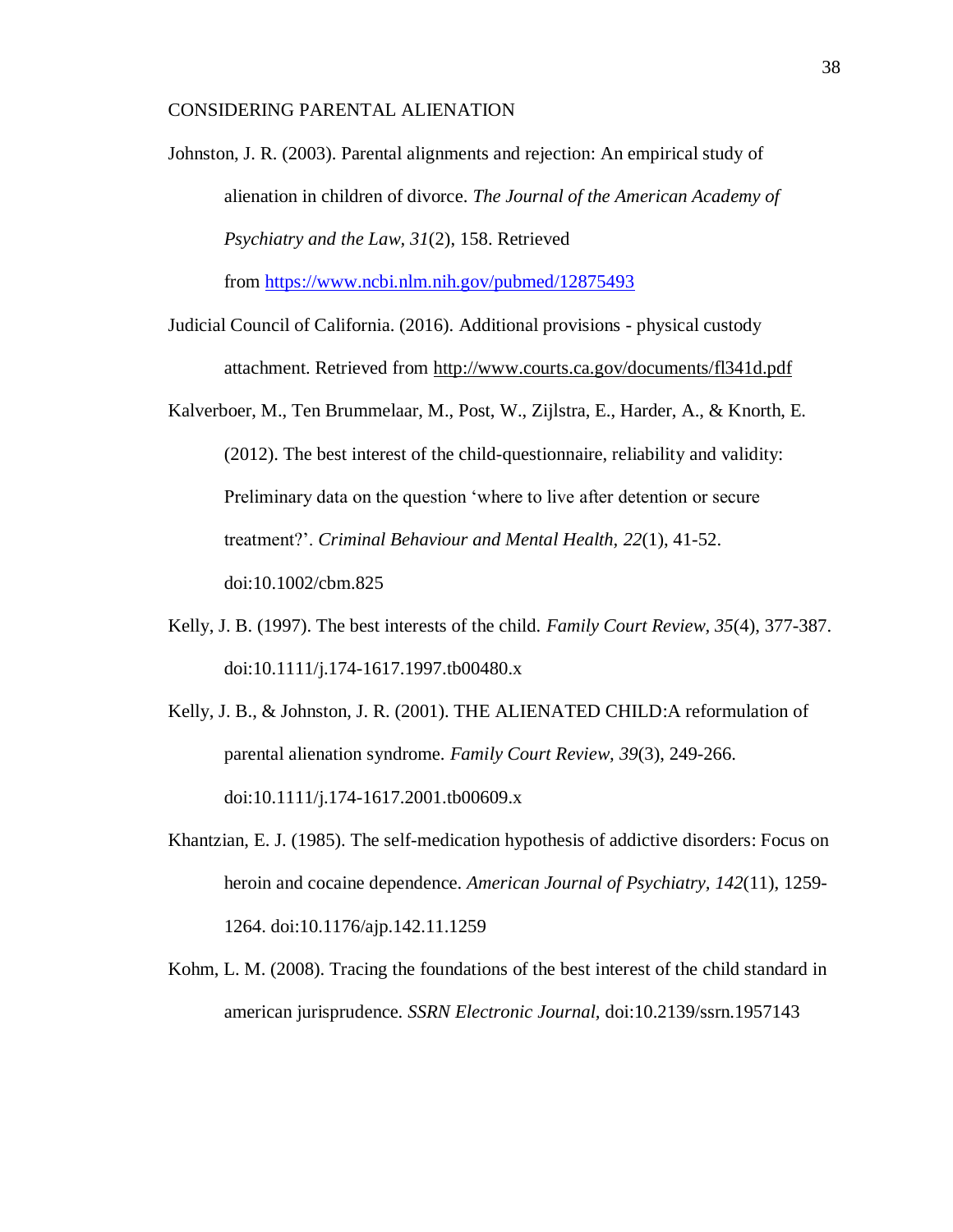- Krauss, D. A., & Sales, B. D. (2000). Legal standards, expertise, and experts in the resolution of contested child custody cases. *Psychology, Public Policy, and Law, 6*(4), 843-879. doi:10.1037//1076-8971.6.4.843
- Kruk, E. (2012). Arguments for an equal parental responsibility presumption in contested child custody. The American Journal of Family Therapy, 40(1), 33-55. doi:10.1080/01926187.2011.575344
- Laulik, S., Allam, J., & Browne, K. (2015). The use of the child abuse potential inventory in the assessment of parents involved in care proceedings. Child Abuse Review, 24(5), 332-345. doi:10.1002/car.2294
- Leary, M. R., & MacDonald, G. (2003). Individual differences in self-esteem: A review and theoretical integration. In M. Leary & J. P. Tangney (Eds.), *Handbook of self and identity* (pp. 401–418). New York, NY: Guilford Press.
- Livingston, G. (2014). *Growing number of dads home with the kids*. Pew Research Center. Retrieved from [http://www.pewsocialtrends.org/2014/06/05/growing](http://www.pewsocialtrends.org/2014/06/05/growing-number-of-dads-home-with-the-kids/)[number-of-dads-home-with-the-kids/](http://www.pewsocialtrends.org/2014/06/05/growing-number-of-dads-home-with-the-kids/)
- López, T. J., Iglesias, V. E. N., & García, P. F. (2014). Parental alienation gradient: Strategies for a syndrome. *The American Journal of Family Therapy, 42*(3), 217- 231. doi:10.1080/01926187.2013.820116
- Loyd, B. H., & Abidin, R. R. (1985). Revision of the parenting stress index. *Journal of Pediatric Psychology, 10*(2), 169-177. doi:10.1093/jpepsy/10.2.169
- McCrae, R. R., Costa, P. T., Terracciano, A., Parker, W. D., Mills, C. J., De Fruyt, F., & Mervielde, I. (2002). Personality trait development from age 12 to age 18. *Journal*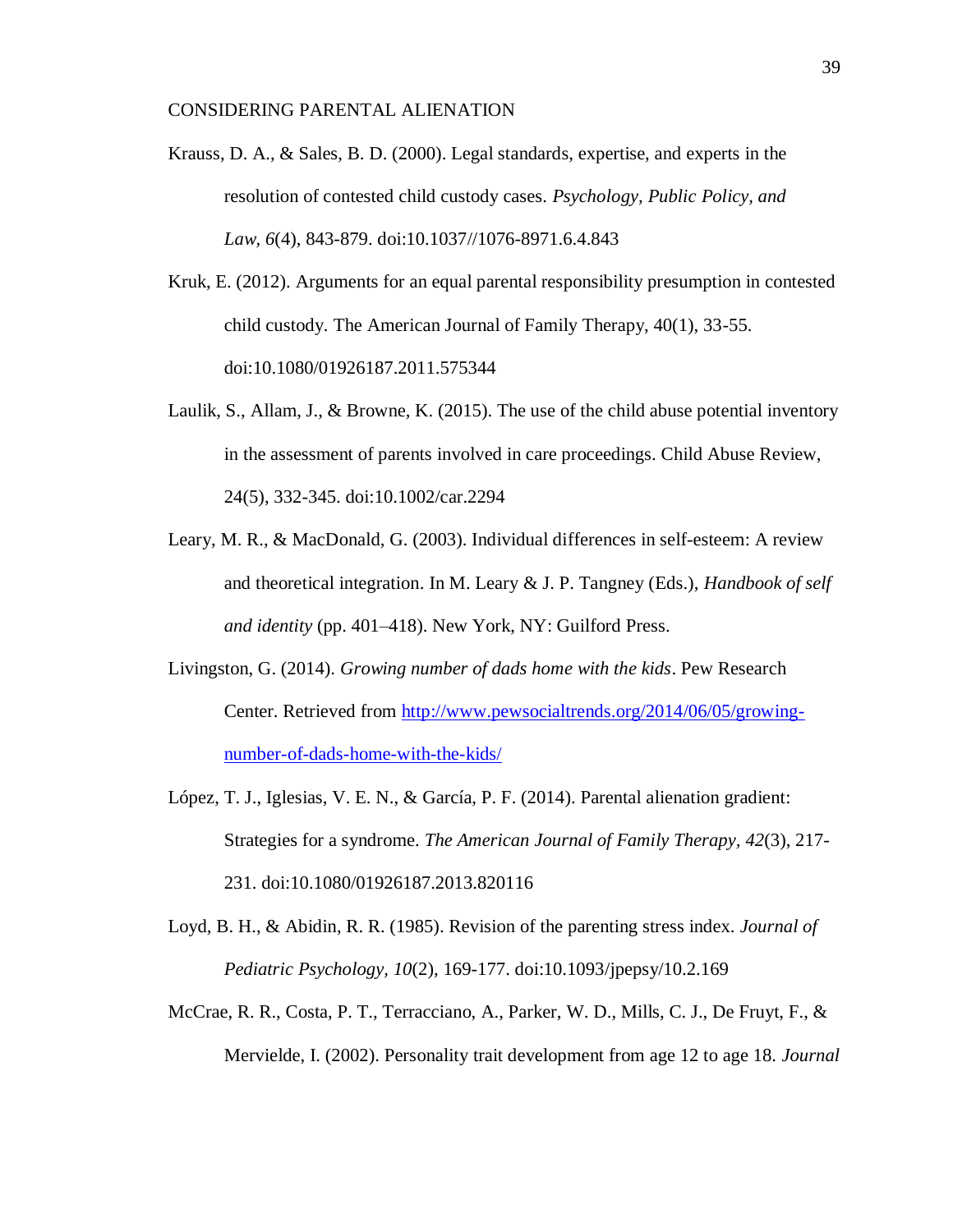*of Personality and Social Psychology, 83*(6), 1456-1468. doi:10.1037/0022- 3514.83.6.1456

Mnookin, R. H. (1975). Child-custody adjudication: Judicial functions in the face of indeterminacy. *Law and Contemporary Problems*, 39, 226-293.

Moffitt, T. E., & Caspi, A. (2001). Childhood predictors differentiate life-course persistent and adolescence-limited antisocial pathways among males and females. *Development and Psychopathology, 13*(2), 355-375. doi:10.1017/S0954579401002097

- Monè, J. G., & Biringen, Z. (2006). Perceived parent-child alienation. *Journal of Divorce & Remarriage, 45*(3-4), 131-156. doi:10.1300/J087v45n03\_07
- Murray, C. J. L., Lopez, A. D., World Health Organization, World Bank, & Harvard School of Public Health. (1996). *The global burden of disease : A comprehensive assessment of mortality and disability from diseases, injuries, and risk factors in 1990 and projected to 2020.* Retrieved from [http://parlinfo.aph.gov.au/parlInfo/search/summary/summary.w3p;query=Id:%22l](http://parlinfo.aph.gov.au/parlInfo/search/summary/summary.w3p;query=Id:%22library/lcatalog/10127983%22)

[ibrary/lcatalog/10127983%22](http://parlinfo.aph.gov.au/parlInfo/search/summary/summary.w3p;query=Id:%22library/lcatalog/10127983%22)

- Murray, S. L., Derrick, J. L., Leder, S., & Holmes, J. G. (2008). Balancing connectedness and self-protection goals in close relationships. *Journal of Personality and Social Psychology, 94*(3), 429-459. doi:10.1037/0022-3514.94.3.429
- Myers, J. E. B. (1990). Allegations of child sexual abuse in custody and visitation litigation: Recommendations for improved fact finding and child protection. *Journal of Family Law, 28*(1), 1-41.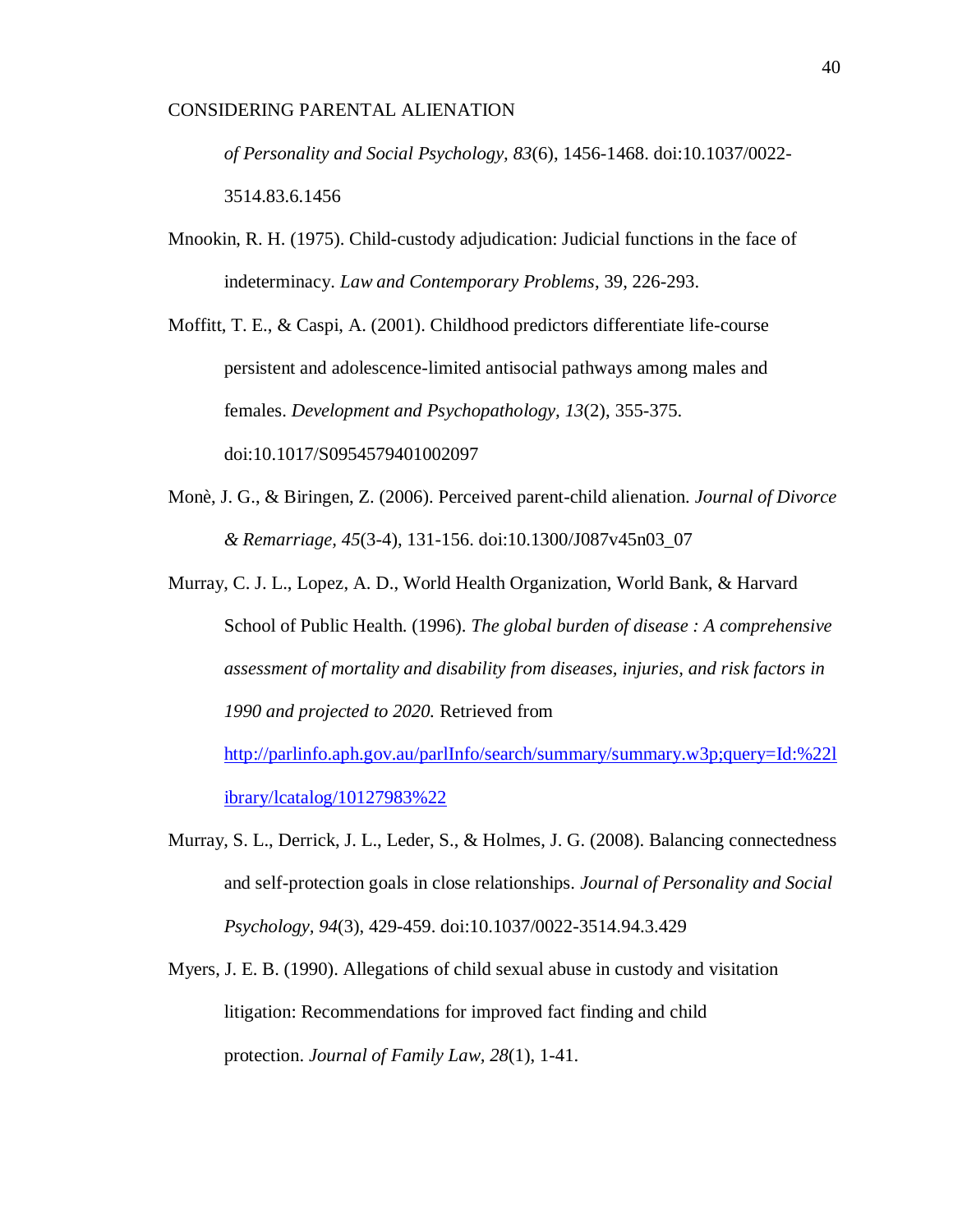- National Center for Health Statistics (US). (1973). *100 Years of Marriage and Divorce Statistics, United States 1867-1967*. US Government Printing Office.
- National Conference of Commissioners on Uniform State Laws. (1973). *Uniform Marriage and Divorce Act* [PDF]. Retrieved October 18, 2018, from http://www.uniformlaws.org/shared/docs/Marriage and Divorce Act/UMDA 1973.pdf.
- NCHS. (n.d. -a). Marriage rate in the United States from 1990 to 2016 (per 1,000 of population). In *Statista - The Statistics Portal*. Retrieved November 11, 2018, from https://www-statista-com.ccl.idm.oclc.org/statistics/195951/marriage-ratein-the-united-states-since-1990/.
- NCHS. (n.d. -b). Divorce rate in the United States from 1990 to 2016 (per 1,000 of population). In Statista - The Statistics Portal. Retrieved November 11, 2018, from https://www-statista-com.ccl.idm.oclc.org/statistics/195955/divorce-rate-inthe-united-states-since-1990/.
- Neely, R. (1984). The primary caretaker parent rule: Child custody and the dynamics of greed. *Yale Law & Policy Review, 3*(1), 168-186. Retrieved from <https://www.jstor.org/stable/40239181>
- New York State Unified Court System. (2017). Best Interest of the Child. Retrieved from <http://www.nycourts.gov/courthelp/family/bestInterest.shtml>
- Oltmanns, T. F., & Emery, R. E. (2015). Abnormal psychology (8th ed.) Pearson Education, Inc.
- Pepiton, M. B., Alvis, L. J., Allen, K., & Logid, G. (2012). Is parental alienation disorder a valid concept? not according to scientific evidence. A review of parental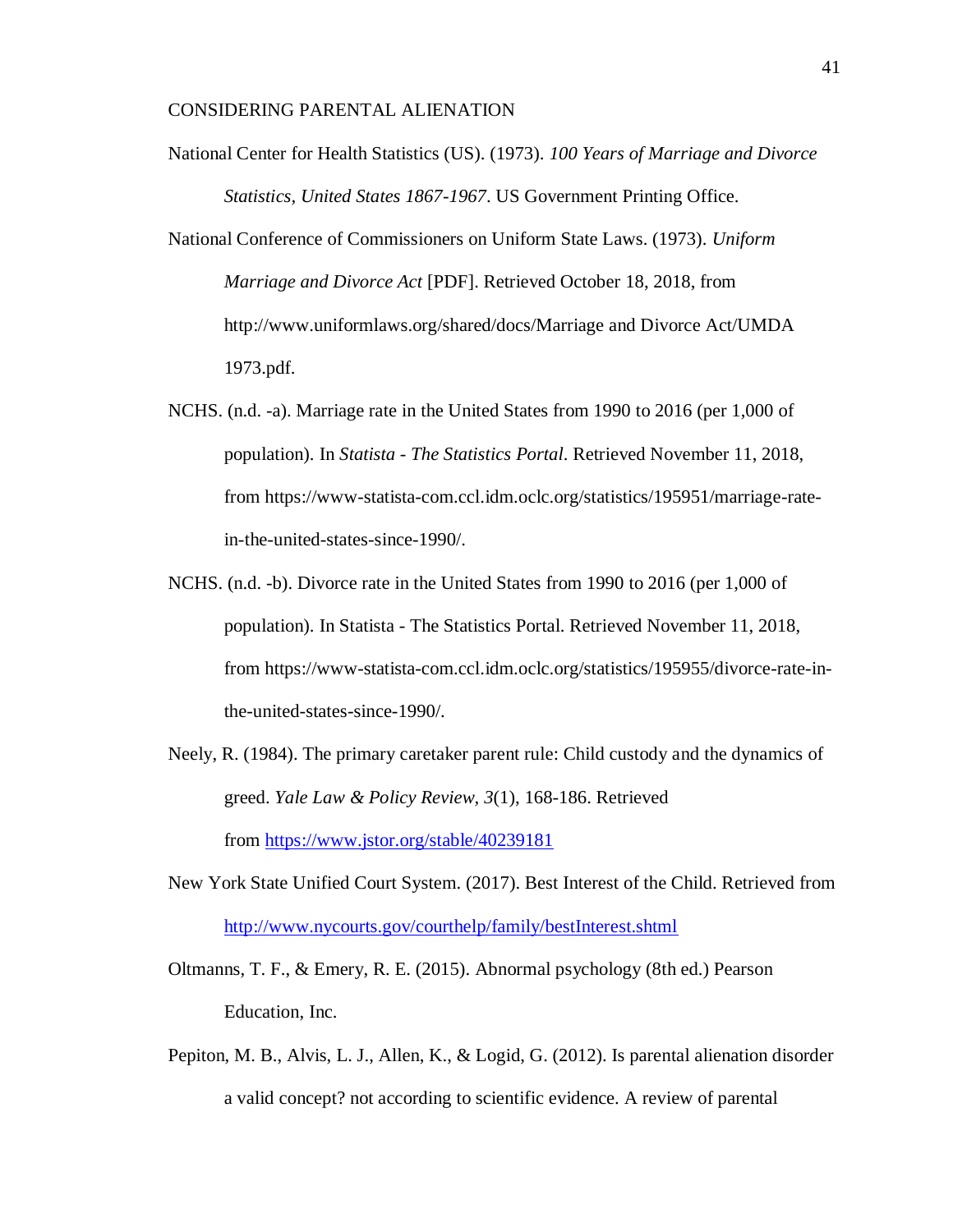alienation, DSM-5 and ICD-11 by william bernet. *Journal of Child Sexual Abuse, 21*(2), 244-253. doi:10.1080/10538712.2011.628272

- Pruett, M. K., Hoganbruen, K., & Jackson, T. (2000). The best interest of the child. *Journal of Divorce & Remarriage, 33*, 47-63.
- Rand, D. C. (1997a). The spectrum of parental alienation syndrome (part I). *American Journal of Forensic Psychology*, 15, 23-52.
- Rand, D. C. (1997b). The spectrum of parental alienation syndrome (part II). *American Journal of Forensic Psychology*, 15, 39-91.
- Rowlands, G. A. (2018). Parental alienation: A measurement tool. *Journal of Divorce & Remarriage*, 1-16. doi:10.1080/10502556.2018.1546031
- Schneider, C. E. (1991). Discretion, rules, and law: Child custody and the UMDA's bestinterest standard. *Michigan Law Review, 89*(8), 2215-2298. doi:10.2307/1289368
- Schrodt, P., & Shimkowski, J. R. (2013). Feeling caught as a mediator of co-parental communication and young adult children's mental health and relational satisfaction with parents. *Journal of Social and Personal Relationships*, 30(8), 977–999. doi: 10.1177/0265407513479213
- Turkat, I. D. (1994). Child visitation interference in divorce. *Clinical Psychology Review*, 14(8), 737-742. doi:10.1016/0272-7358(94)90039-6
- Turkat, I. D. (2002). Parental alienation syndrome: A review of critical issues. *J. Am. Acad. Matrimonial Law.*, *18*, 131.
- U.S. Department of Labor. (2017). Labor force participation rate of mothers by age of youngest child. Retrieved

from [https://www.dol.gov/wb/stats/NEWSTATS/facts/women\\_lf.htm#four](https://www.dol.gov/wb/stats/NEWSTATS/facts/women_lf.htm#four)